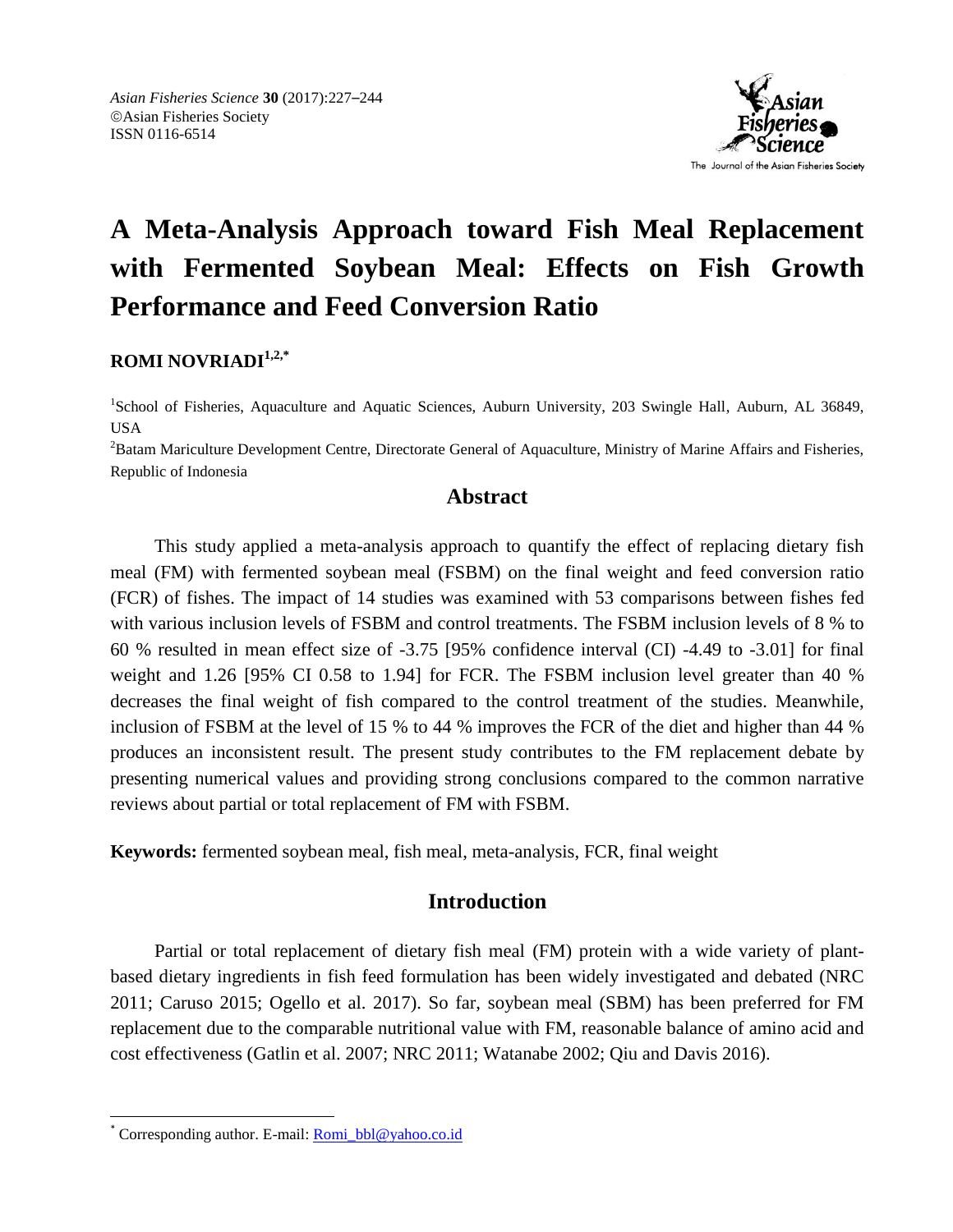However, the presence of anti-nutritional factors (ANFs) such as protease inhibitors, tannins, oligosaccharide and phytate; low palatability and deficiency in some amino acids is limiting its use in aquaculture diets (Fowler 1980; Guimaraes et al. 2008; Sales 2009; Phumee et al. 2011; NRC 2011). A high inclusion level of SBM may cause undesirable taste to the diet (Okubo et al. 1992; Ho et al. 2014), induce extensive damage to the intestinal mucosa of the hindgut (Bureau et al. 1998), affect the intestinal microbial communities (Heikkinen et al. 2006), and alter the hepatic morphology (Iwashita et al. 2008). Although several treatments, e.g. heating, alcohol extraction and proper processing technique could eliminate or inactivate the limiting factors in SBM (Masumoto et al. 2001; Lim and Lee 2011; NRC 2011), different sensitivities of fish to SBM inclusion level cause large data variabilities (Chou et al. 2004).

Further processing of SBM, such as fermentation, has recently been proven to prevent the SBM induced abnormalities, eliminate a variety of ANFs, increase the content of soybean peptides and improve the nutritional value of the resulting meals (Papagianni et al. 2000; Hong et al. 2004; Gatlin et al. 2007). For human foods, the fermentation technique has been widely applied in the Far East and Southeast Asia. The fermented products are commonly known as "Dou-Bian-Jiang" in China, "Miso and Natto" in Japan (Lim and Lee 2011), "Thua nao" in Thailand (Chantawannakul et al. 2002) and "Tempeh" in Indonesia (Keuth and Bisping 1994). The fermentation process, which allows microorganisms such as *Bacillus subtilis* to degrade macromolecules into water-soluble low molecular weight compounds (Kiers et al. 2000), has been utilised to destroy or decrease the ANFs present in SBM (Canella et al. 1984) and improve digestibility (Kiers et al. 2000) and shelf life of the processed foods (Skrede and Nes. 1988). Other than *Bacillus subtilis,* several other bacterial species, e.g *Aspergillus oryzae* (Kim et al. 2009), *Lactobacillus plantarum* P8 (Wang et al. 2016) and *Candida utilis* (Zhou et al. 2011) also play significant roles in fermentation processes. In addition, a commercial product of fermented soy known as PepSoyGen (PSG; Nutrafrema, North Sioux City, South Dakota, USA) manufactured via a proprietary process using *Aspergillus* spp and *Bacillus* spp is readily available as an ingredient to replace FM in fish diet formulation (Barnes et al. 2015; Trushenski et al. 2014).

Initial publication on the use of fermented soy was based on the study of Shimeno et al. (1993), who reported the effects of fermented defatted soybean meal either with *Aspergillus oryzae*  or *Eurotium repens* in single moist pellet diets for juvenile yellowtail *Seriola quinqueradiata* (Temminck and Schlegel 1845). According to Shimeno et al. (1993), the feed efficiency and growth performance of yellowtail fed on fermented soybean meal (FSBM) were superior to those fed on unfermented SBM, but they were slightly inferior compared to the group of fish fed with dietary FM without any inclusion of soy-source protein. Recent studies with rainbow trout *Oncorhynchus mykiss* (Walbaum 1792) and black seabream *Acanthopagrus schlegelii* (Bleeker 1854) showed that with proper inclusion level, FSBM may improve the acceptance and utilisation of soy-based diet for carnivorous fish (Azarm and Lee 2014; Barnes et al. 2015). The good proportion of small-sized peptide contain in FSBM becomes one of the beneficial factors to induce better growth in fish, FCR and enhance the nutrient digestibility (Hong et al. 2004; Azarm and Lee 2014; Barnes et al. 2014).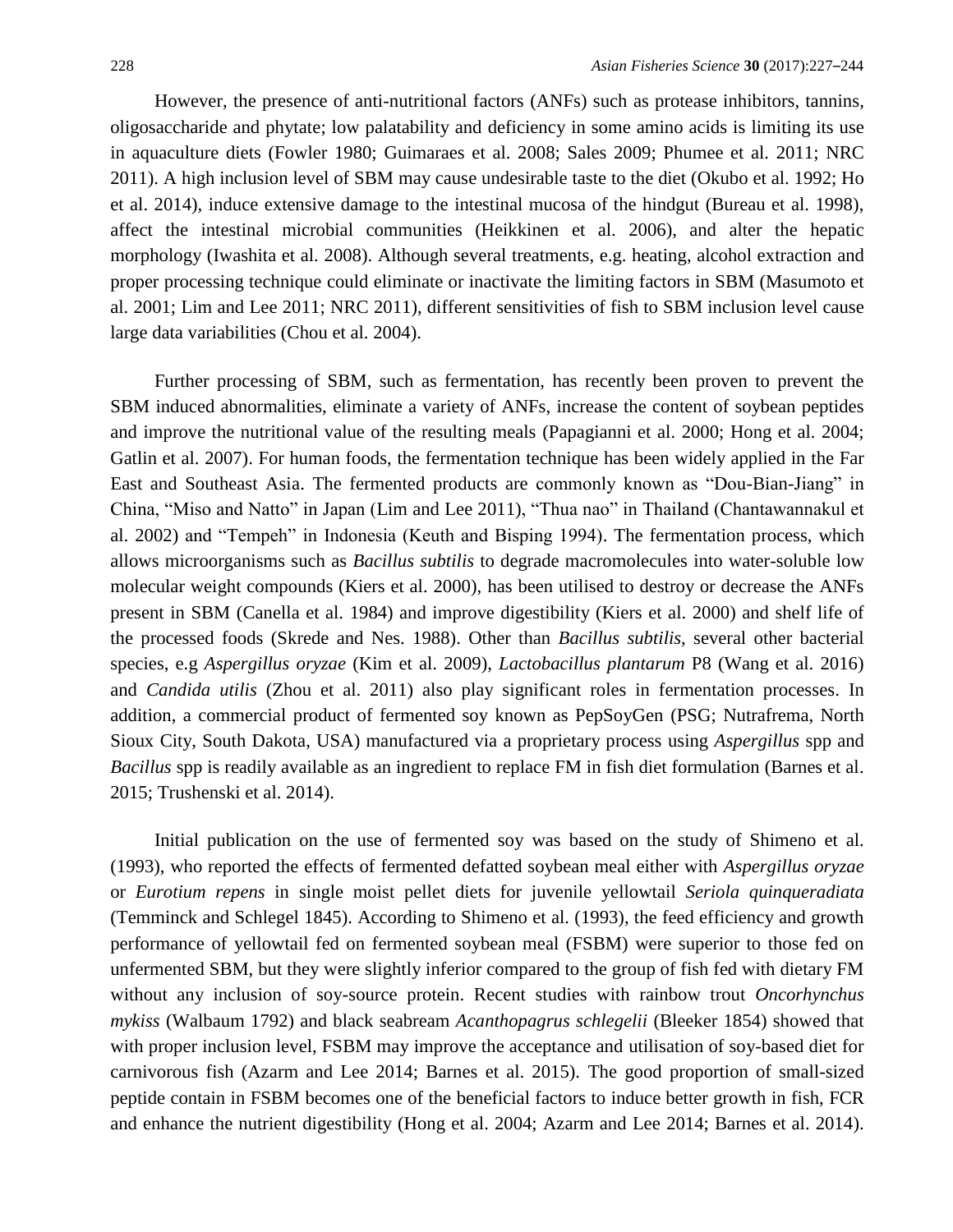Moreover, the microbial species that remain in the final fermented product could also increase the antioxidant activities and non-specific immune response of fish (Kim et al. 2010). However, several studies also suggest that the use of high inclusion level of FSBM may negatively affect the growth performance of fish (Yuan et al. 2013; Barnes et al. 2015; Wang et al. 2016; Lee et al. 2016). Therefore, this meta-analysis study was undertaken to determine the potential effect and proper inclusion level of FSBM to replace FM in practical diets without compromising the feed efficiency and growth of fish.

In this quantitative review, we employed a structured meta-analysis approach to quantify the effects of FSBM inclusion level on the growth and FCR across different fishes. Meta-analysis is a set of statistical methods combining outcomes across different data sets to examine the response patterns and heterogeneity in outcomes (Koricheva and Gurevitch 2014). Meta-analysis has had a tremendous impact on ecological studies, medicinal research and social science in synthesising particular research questions. In fact, since the 1970s, meta-analysis study has emerged in medical research and its growth has been exponential over time (Chalmers et al. 1977; Haidich 2010). However, to the best of our knowledge, only a few quantitative studies have used meta-analysis to investigate the effect of FM replacement with soy-source protein on growth performance of fish. Since the sustainable and low-cost protein source is still and always needed to improve farm productivity and efficiency, our study will serve as a catalyst for further development of food formulation and generalise the effect of FSBM inclusion level to the feed efficiency and growth performance of fish.

## **Materials and Methods**

#### *Search strategy and inclusion criteria*

The Preferred Reporting Items for Systematic Reviews and Meta-Analyses (PRISMA) guidelines were followed (Liberati et al. 2009) and a comprehensive literature search was conducted with the use of Web of Science and several publishers' websites to identify articles published between January 1960 and October 2016 investigating the dietary inclusion effects of FSBM in the growth performance and FCR of fish. The database search used multiple combinations of the following terms: fermented, soybean, fish, fish meal replacement and growth. Thorough literature searches and repeatability became two important aspects for the literature search strategy (Gates 2002; Philibert et al. 2012) to maintain the study objectivity and reduce the possibility for publication bias (Koricheva and Gurevitch 2014). In addition, unpublished results and 'grey literature' (e.g. documents such as theses and dissertations) could also be included in meta-analysis study, especially when the results were coming from reliable sources (Cook 1993; ArchMiller et al. 2015). Appropriate inclusion criteria were determined prior to the start of the database search to reduce any possible selection bias in the present study, including the clear diet preparation, experimental fish, control group, clearly defined exposure time, and clearly mentioned feeding regime.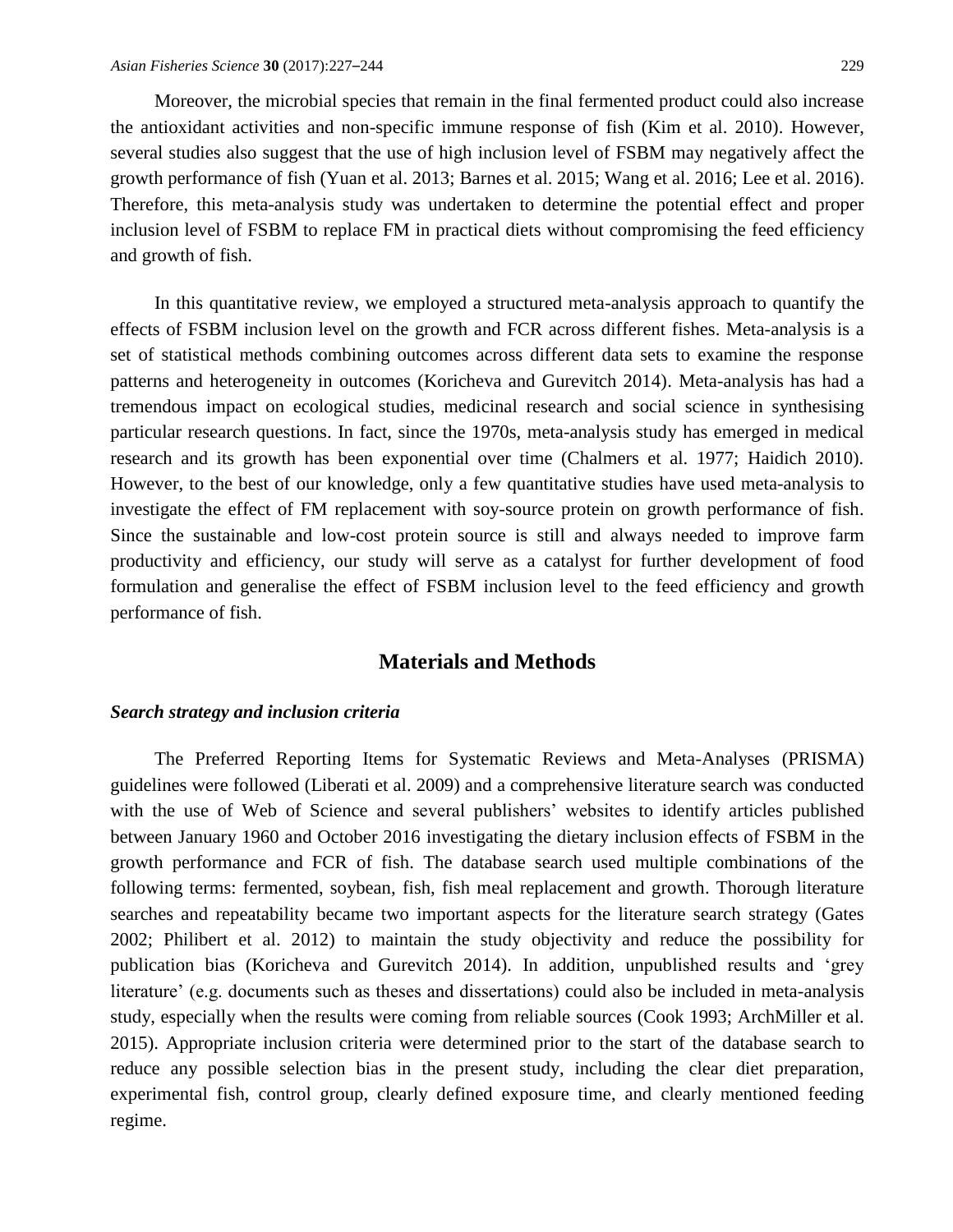The evaluation of growth performance as the effect of FSBM inclusion was focused on the final weight for each treatment and FCR. The crude protein level of each diet and type of feeding were also evaluated to gain better consideration for meta conclusion. In addition, studies would only be considered if the article covered the following criteria: (1) the use of pure FSBM in the food formulations without any supplementation. Thus, supplementation with any additional products, such as animal by-products and other attractants to yield a unique taste and improve the nutritional content of food was not considered; (2) isonitrogenous dietary information particularly on the crude protein ratio; (3) the reduction level of FM as the inclusion effect of FSBM in the dietary formulation; and (4) the assessment of growth performance provided sufficient details for effect size calculation (i.e., Hedges'*d* and 95 % confidence interval [CI]). The study criteria for the present quantitative assessment included:

$$
Feed conversion ratio \tFCR = \frac{Feed given (g)}{Wet weight gain (g)}
$$

Studies fulfilling the above criteria and were considered eligible to be included in this metaanalysis study are presented in Table 1.

#### *Effect size calculations*

The Hedges'*d* (Gurevitch and Hedges 2001), a metric that has been commonly used in previous meta-analysis for the mean and standard deviation available in the article, was calculated. The Hedges'*d* transforms all effect size to a common metric to estimate the effect of several FSBM inclusion levels in diet formulation on fish growth performance and FCR. The formula for the sample estimate of *d* is:

$$
d = \frac{\mu 1 - \mu 2}{SE}
$$

Hedges'd compares the effect of size of the mean of one population  $(\mu_1)$  and the mean for another population  $(\mu_2)$  scaled by their respective standard errors (SE), so that the differences in *d* could be attributed to different effects on the mean response variable (Preisser et al. 2005). Positive and negative values of the Hedges'*d* indicate the performance of fish in the presence of FSBM in diet formulation. For all study groups, the standardised mean difference, the 95 % confidence interval (95 % CI), and the 95 % prediction interval (95 % PI) were computed. The PI describes the distribution of true effects around the mean, whereas the CI reflects the precision of the mean effect size. The heterogeneity among studies in each group was systematically assessed by using random effect models and the  $I^2$  and the chi-squared statistic (Q) was reported. The  $I^2$  were calculated to assess the heterogeneity of effect sizes as a percentage of total variation, and is not affected by low statistical power (Khoury et al. 2013).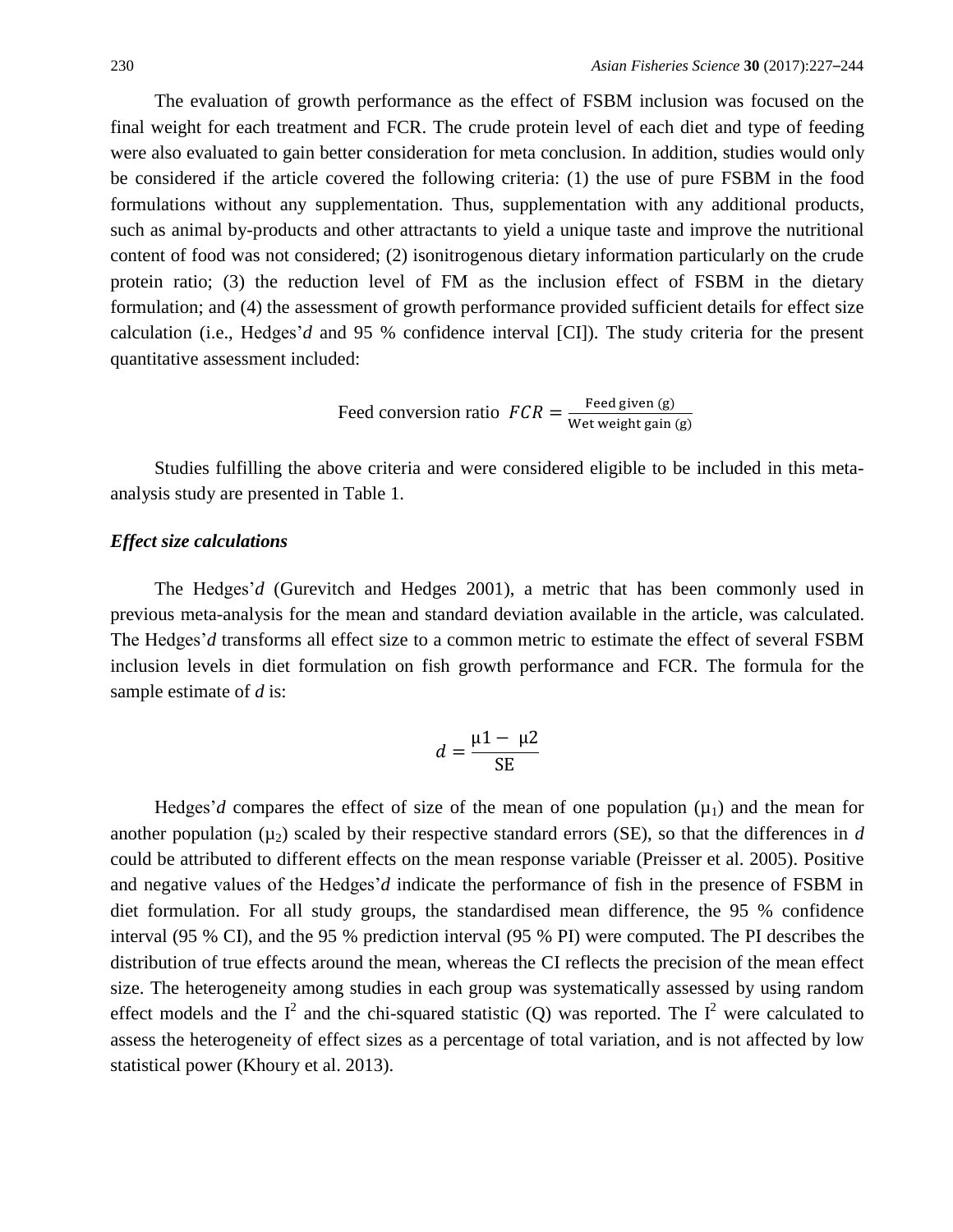#### *Meta-regression analysis*

The determination of which study-level covariates account for the heterogeneity was performed by using meta-regression approaches and FSBM inclusion level as the predictors. From this regression, we were able to assess the relationship between one or more variables (moderators) and the pooled effect size. In this meta-analysis, meta-regressions were performed under the random effects models that allow that the true effect may vary from one study to another (Borenstein et al. 2009). All analysis was performed by computing standardised difference by using Comprehensive Meta Analysis (Borenstein et al. 2009).

## **Results**

#### *Data extraction*

Sixty eight publications generated by Web of Science and 85 publications generated by the Google Scholar were identified, including two dissertations that discussed the use of FSBM. Preliminary searches and coding revealed 21 different fish species and one hybrid fish. The fermentation process involves a simple treatment of soaking the (non-sterile) SBM in distilled water and allowing microorganisms as a reliable source of enzyme to undergo the fermentation process (Bi et al. 2015). This fermentation process may reduce the ANFs such as phytates, protease (trypsin) inhibitors, antigens, lectins, and tannins contain in SBM that affect the growth performance, protein and mineral utilisation, and digestion of the fish (Shiu et al. 2015; Chi and Cho 2016). We carefully assessed the identified publications and applied the exclusion criteria, resulting in 30 studies consisting of 28 publication articles and two dissertations. Of the 30 studies, 14 met our eligibility criteria outlined in the Materials and Methods section. In total, there were 53 independent data sets that were investigated in our meta-analysis study for both final weight and FCR. Details of the studies are summarised in the sources of studies (Table 1).

#### *Effect size calculations*

The effect size and other statistical characteristics for each study are shown in Table 2 and 3. Studies were divided according to the response of interest, namely final weight and FCR.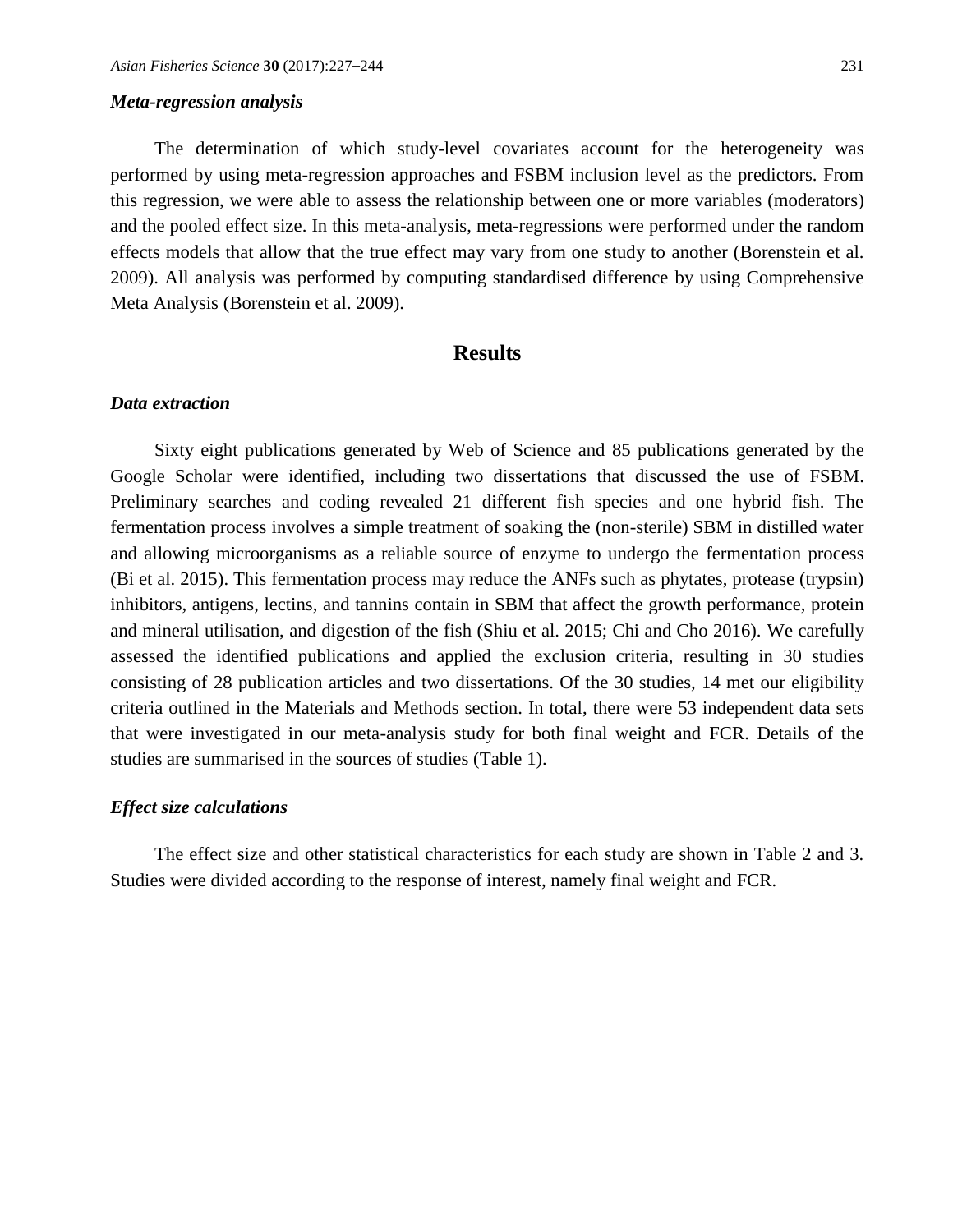## **Table 1.** Sources of study on the meta-analysis approach consisting of 53 independent data sets in 14 published articles.

| No             | References         | Common name     | Scientific name         | Fermentation type        | Water                  | Sample  | Period    | Dietary CP | <b>FSBM</b>      | <b>FM</b>      |
|----------------|--------------------|-----------------|-------------------------|--------------------------|------------------------|---------|-----------|------------|------------------|----------------|
|                |                    |                 |                         |                          | type                   | size(n) | (days)    | (% DM)     | (% )             | (%)            |
| $\mathbf{1}$   | Azarm & Lee 2014   | Black sea bream | Acanthopagrus schlegeli | <b>Bacillus</b> subtilis | $\overline{\text{SW}}$ | 40      | 56        | 43.7       | $\theta$         | 60             |
|                |                    |                 |                         |                          |                        |         |           | 44.5       | $\,8\,$          | 54             |
|                |                    |                 |                         |                          |                        |         |           | 44.0       | 16               | 48             |
|                |                    |                 |                         |                          |                        |         |           | 43.0       | 24               | 42             |
|                |                    |                 |                         |                          |                        |         |           | 47.1       | 32               | 36             |
| 2              | Barnes et al. 2014 | Rainbow trout   | Oncorhynchus mykiss     | <b>Bacillus</b> subtilis | <b>WW</b>              | 40      | 205       | 45.39      | $\boldsymbol{0}$ | 40             |
|                |                    |                 |                         | Aspergillus oryzae       |                        |         |           | 45.95      | 35               | 15             |
|                |                    |                 |                         |                          |                        |         |           | 46.96      | 50               | $\overline{0}$ |
| 3              | Lee et al. 2016    | Rockfish        | Sebastes schlegeli      | <b>Bacillus</b> subtilis | <b>SW</b>              | 50      | 56        | 51.6       | $\theta$         | 58             |
|                |                    |                 |                         |                          |                        |         |           | 51.6       | 8                | 52             |
|                |                    |                 |                         |                          |                        |         |           | 51.6       | 16               | 46             |
|                |                    |                 |                         |                          |                        |         |           | 51.5       | 24               | 40             |
|                |                    |                 |                         |                          |                        |         |           | 51.4       | 32               | 34             |
| $\overline{4}$ | Lin et al. 2013    | Pompano         | Trachinotus ovatus      | <b>Bacillus</b> subtilis | <b>SW</b>              | 15      | <b>NA</b> | 46.4       | $\overline{0}$   | 65.0           |
|                |                    |                 |                         |                          |                        |         |           | 46.2       | 100              | 57.3           |
|                |                    |                 |                         |                          |                        |         |           | 47.1       | 200              | 49.6           |
|                |                    |                 |                         |                          |                        |         |           | 47.2       | 300              | 41.9           |
|                |                    |                 |                         |                          |                        |         |           | 46.6       | 400              | 34.2           |
| $\mathfrak{S}$ | Shiu et al. 2015   | Orange spotted  | Epinephelus coioides    | <b>Bacillus</b> subtilis | <b>SW</b>              | 50      | 84        | 48.62      | $\boldsymbol{0}$ | 69.6           |
|                |                    | grouper         |                         |                          |                        |         |           | 48.82      | 9.8              | 62.6           |
|                |                    |                 |                         |                          |                        |         |           | 48.69      | 19.6             | 55.7           |
|                |                    |                 |                         |                          |                        |         |           | 48.82      | 29.4             | 48.7           |
|                |                    |                 |                         |                          |                        |         |           | 48.96      | 39.2             | 41.8           |
| 6              | Storebakken et al. | Atlantic salmon | Salmo salar             | Bacillus spp             | <b>FW</b>              | 30      | NA        | 42.7       | $\overline{0}$   | 54.48          |
|                | 1998               |                 |                         |                          |                        |         |           | 41.9       | 20               | 34.40          |
| $\tau$         | Trushenski et al.  | White seabass   | Atractoscion nobilis    | <b>Bacillus</b> subtilis | <b>SW</b>              | 15      | 68        | 51.1       | $\boldsymbol{0}$ | 48.0           |
|                | 2014               |                 |                         | Aspergillus oryzae       |                        |         |           | 50.6       | 15               | 24             |
|                |                    |                 |                         |                          |                        |         |           | 50.2       | 25               | 12             |
|                |                    |                 |                         |                          |                        |         |           | 48.6       | 47.7             | $\overline{0}$ |
|                |                    | Yellowtail Jack | Seriola lalandi         |                          | <b>SW</b>              | 15      | 65        | 50.9       | $\overline{0}$   | 40             |
|                |                    |                 |                         |                          |                        |         |           | 49.3       | 46.2             | 20             |
|                |                    |                 |                         |                          |                        |         |           | 49.8       | 52.1             | $\Omega$       |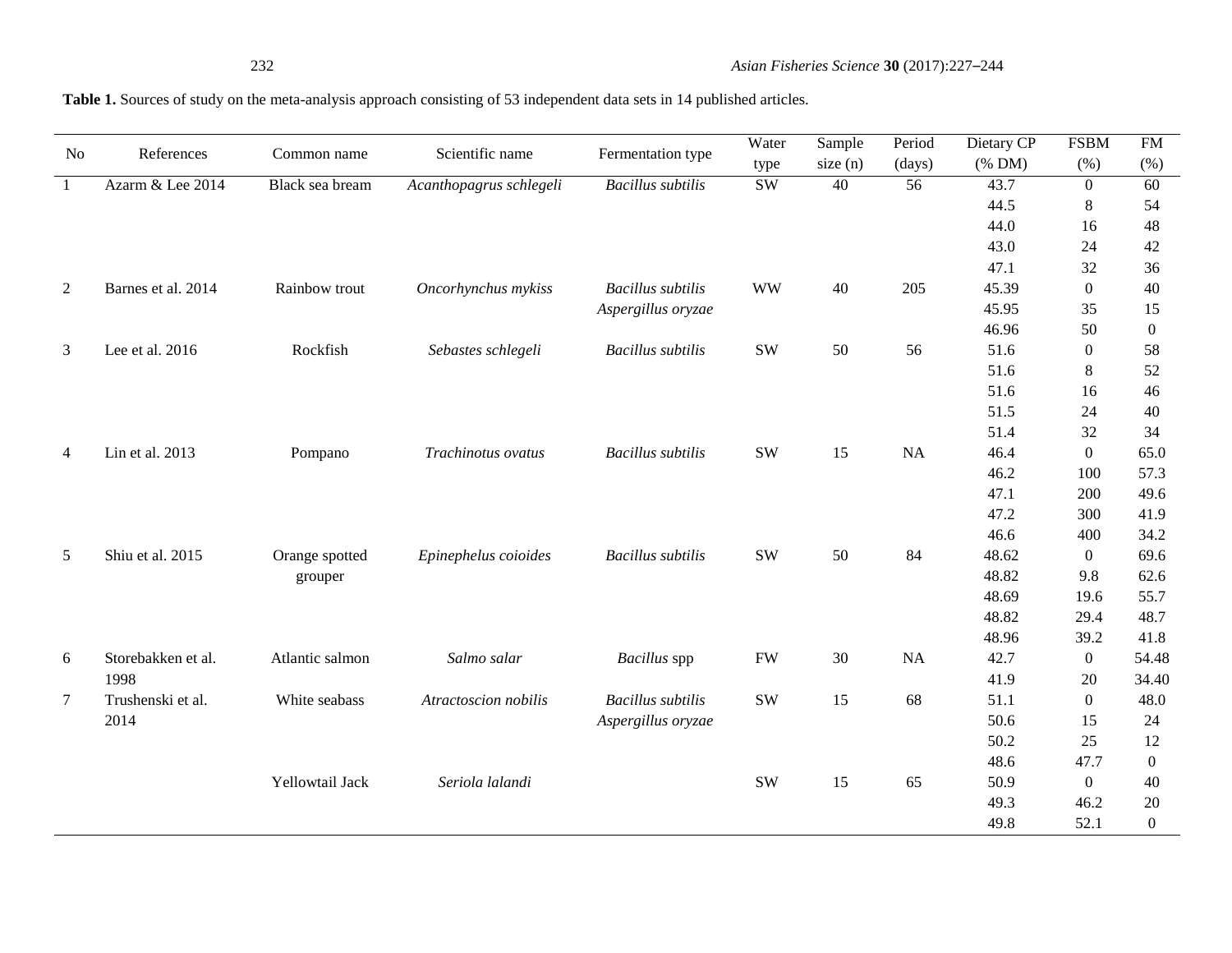| 8  | Zhou et al. 2011     | Black sea bream     | Acanthopagrus schlegeli      | Candida utilis                   | <b>SW</b>     | 25  | 56 | 41.4  | $\overline{0}$    | 60               |
|----|----------------------|---------------------|------------------------------|----------------------------------|---------------|-----|----|-------|-------------------|------------------|
|    |                      |                     |                              |                                  |               |     |    | 41.38 | 7.2               | 54               |
|    |                      |                     |                              |                                  |               |     |    | 41.3  | 14.4              | 48               |
|    |                      |                     |                              |                                  |               |     |    | 41.25 | 21.6              | $42\,$           |
|    |                      |                     |                              |                                  |               |     |    | 41.07 | 28.8              | 36               |
|    |                      |                     |                              |                                  |               |     |    | 41.15 | 36                | 30               |
| 9  | Yamamoto et al.      | Rainbow trout       | Oncorhynchus mykiss          | Bacillus spp                     | <b>WW</b>     | 44  | 70 | 44.2  | $\overline{0}$    | $46\,$           |
|    | 2012                 |                     |                              |                                  |               |     |    | 44.0  | 47.6 <sup>1</sup> | $\boldsymbol{0}$ |
|    |                      |                     |                              |                                  |               |     |    | 44.2  | $47.6^{2}$        | $\boldsymbol{0}$ |
| 10 | Rombenso et al. 2013 | Hybrid striped bass | Morone chrysops $\times M$ . | <b>Bacillus</b> subtilis         | <b>FW</b>     | 10  | 56 | 37.3  | $\overline{0}$    | 30               |
|    |                      |                     | saxatilis                    | Aspergillus oryzae               |               |     |    | 38.7  | 30.3              | 10               |
|    |                      |                     |                              |                                  |               |     |    | 39.5  | 38.1              | $\mathfrak{S}$   |
|    |                      |                     |                              |                                  |               |     |    | 38.9  | 46.3              | $\boldsymbol{0}$ |
| 11 | Wang et al. 2016     | Turbot              | Scophthalmus maximus         | Lactobacillus                    | $\mathrm{SW}$ | 30  | 66 | 50.36 | $\overline{0}$    | 60               |
|    |                      |                     |                              | plantarum P8                     |               |     |    | 50.38 | 11.53             | 51               |
|    |                      |                     |                              |                                  |               |     |    | 49.50 | 23.08             | 42               |
|    |                      |                     |                              |                                  |               |     |    | 49.65 | 34.62             | 33               |
|    |                      |                     |                              |                                  |               |     |    | 50.18 | 46.15             | 24               |
| 12 | Barnes et al. 2015   | Rainbow trout       | Oncorhynchus mykiss          | <b>Bacillus</b> subtilis         | <b>WW</b>     | 40  | 94 | 45.39 | $\overline{0}$    | 40               |
|    |                      |                     |                              | Aspergillus oryzae               |               |     |    | 45.95 | 35                | 15               |
|    |                      |                     |                              |                                  |               |     |    | 46.96 | 50                | $\boldsymbol{0}$ |
| 13 | Yuan et al. 2013     | Chinese sucker      | Myxocyprinus asiaticus       | High active microbe <sup>3</sup> | <b>FW</b>     | 30  | 56 | 52.4  | $\boldsymbol{0}$  | 65               |
|    |                      |                     |                              |                                  |               |     |    | 52.8  | 13                | 55.3             |
|    |                      |                     |                              |                                  |               |     |    | 51.1  | 21.7              | 48.8             |
|    |                      |                     |                              |                                  |               |     |    | 52.4  | 30.4              | 42.3             |
|    |                      |                     |                              |                                  |               |     |    | 53.5  | 39.1              | 35.8             |
|    |                      |                     |                              |                                  |               |     |    | 55.1  | 47.8              | 29.3             |
|    |                      |                     |                              |                                  |               |     |    | 54.3  | 56.5              | 22.8             |
| 14 | Barnes et al. 2012   | Rainbow trout       | Oncorhynchus mykiss          | <b>Bacillus</b> subtilis         | <b>FW</b>     | 200 | 70 | 52.0  | $\overline{0}$    | 50               |
|    |                      |                     |                              | Aspergillus oryzae               |               |     |    | 50.5  | 10                | 40               |
|    |                      |                     |                              |                                  |               |     |    | 48.1  | 20                | 30               |
|    |                      |                     |                              |                                  |               |     |    | 46.3  | 30                | 20               |
|    |                      |                     |                              |                                  |               |     |    | 44.1  | 40                | 10               |
|    |                      |                     |                              |                                  |               |     |    | 43.0  | 50                | $\overline{0}$   |

## *Asian Fisheries Science* **30** (2017):227–244 233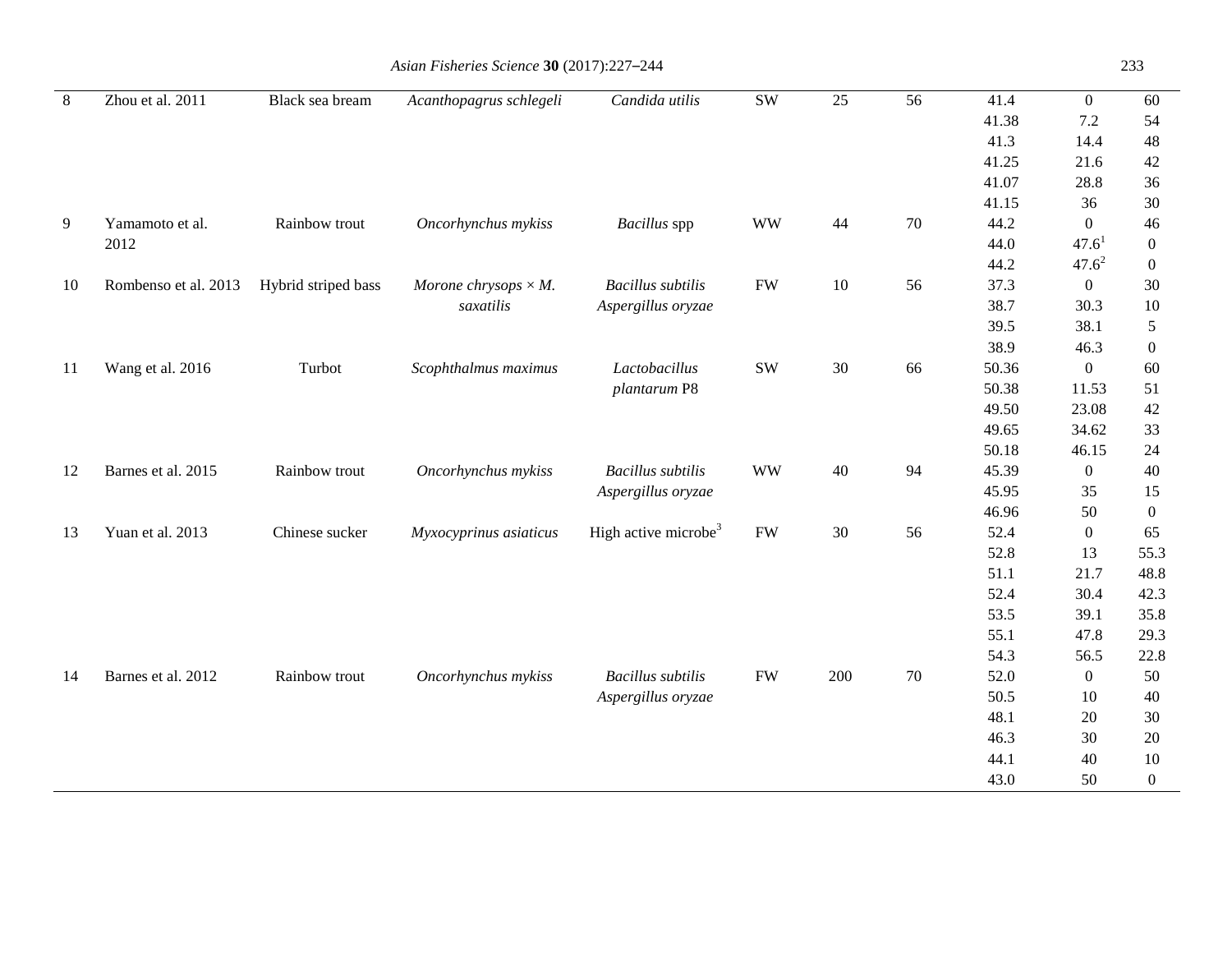| Table 2. Standard mean difference, 95 % CI, 95% PI and statistical characteristics of final weight group. |  |  |  |  |  |  |
|-----------------------------------------------------------------------------------------------------------|--|--|--|--|--|--|
|-----------------------------------------------------------------------------------------------------------|--|--|--|--|--|--|

|                                                                                                                                              | <b>FSBM</b> treatment<br>Control |       |       |              |      |       | Std. Mean Difference | Std. Mean Difference            |                    |  |
|----------------------------------------------------------------------------------------------------------------------------------------------|----------------------------------|-------|-------|--------------|------|-------|----------------------|---------------------------------|--------------------|--|
| Study or Subgroup                                                                                                                            | Mean                             | SD    | Total | Mean         | SD   | Total | Weight               | IV, Random, 95% CI              | IV, Random, 95% CI |  |
| Azarm et al. 2014                                                                                                                            | 5.8                              | 0.08  | 40    | 5.7          | 0.17 | 40    | 2.0%                 | 0.75 [0.29, 1.20]               |                    |  |
| Azarm et al. 2014                                                                                                                            | 5.7                              | 0.18  | 40    | 5.7          | 0.17 | 40    | 2.0%                 | $0.00$ [-0.44, 0.44]            |                    |  |
| Azarm et al. 2014                                                                                                                            | 5.6                              | 0.02  | 40    | 5.7          | 0.17 | 40    | 2.0%                 | -0.82 [-1.28, -0.36]            |                    |  |
| Azarm et al. 2014                                                                                                                            | 5.6                              | 0.5   | 40    | 5.7          | 0.17 | 40    | 2.0%                 | $-0.27$ [ $-0.71$ , $0.18$ ]    |                    |  |
| Barnes et al. 2014                                                                                                                           | 13.638                           | 0.646 | 40    | 11.822 0.639 |      | 40    | 2.0%                 | 2.80 [2.17, 3.42]               |                    |  |
| Barnes et al. 2014                                                                                                                           | 8.606                            | 0.652 | 40    | 11.822 0.639 |      | 40    | 2.0%                 | -4.93 [-5.83, -4.04]            |                    |  |
| Barnes et al. 2014                                                                                                                           | 375.2                            | 22.2  | 40    | 329.9        | 8.8  | 40    | 2.0%                 | 2.66 [2.05, 3.27]               |                    |  |
| Barnes et al. 2014                                                                                                                           | 220.4                            | 3.9   | 40    | 329.9        | 8.8  | 40    |                      | 1.6% -15.93 [-18.50, -13.36]    |                    |  |
| Barnes et al. 2015                                                                                                                           | 250                              | 4.8   | 40    | 219          | 2.2  | 40    | 1.9%                 | 8.22 [6.84, 9.60]               |                    |  |
| Barnes et al. 2015                                                                                                                           | 172.3                            | 4.3   | 40    | 219          | 2.2  | 40    |                      | 1.7% -13.54 [-15.74, -11.35]    |                    |  |
| Barnes et al.2012                                                                                                                            | 5,695                            | 128   | 200   | 5,694        | 88   | 200   | 2.0%                 | $0.01$ [-0.19, 0.21]            |                    |  |
| Barnes et al.2012                                                                                                                            | 5,783                            | 97    | 200   | 5,694        | 88   | 200   | 2.0%                 | $0.96$ [0.75, 1.17]             |                    |  |
| Barnes et al.2012                                                                                                                            | 5,402                            | 39    | 200   | 5,694        | 88   | 200   | 2.0%                 | -4.28 [-4.64, -3.93]            |                    |  |
| Barnes et al.2012                                                                                                                            | 4,656                            | 173   | 200   | 5,694        | 88   | 200   | 2.0%                 | -7.55 [-8.11, -6.99]            |                    |  |
| Barnes et al.2012                                                                                                                            | 3,603                            | 49    | 200   | 5,694        | 88   | 200   |                      | 1.8% - 29.30 [-31.35, -27.25]   |                    |  |
| Lee et al. 2016                                                                                                                              | 480                              | 13    | 50    | 473          | 35   | 50    | 2.0%                 | $0.26$ [-0.13, 0.66]            |                    |  |
| Lee et al. 2016                                                                                                                              | 413                              | 19    | 50    | 473          | 35   | 50    | 2.0%                 | $-2.11$ [ $-2.61$ , $-1.62$ ]   |                    |  |
| Lee et al. 2016                                                                                                                              | 390                              | 12    | 50    | 473          | 35   | 50    | 2.0%                 | -3.15 [-3.74, -2.55]            |                    |  |
| Lee et al. 2016                                                                                                                              | 326                              | 16    | 50    | 473          | 35   | 50    | 2.0%                 | $-5.36[-6.21, -4.51]$           |                    |  |
| Lin et al. 2013                                                                                                                              | 67.3                             | 4.86  | 15    | 64.53        | 7.89 | 15    | 2.0%                 | $0.41$ [-0.31, 1.14]            |                    |  |
| Lin et al. 2013                                                                                                                              | 59.26                            | 3.36  | 15    | 64.53        | 7.89 | 15    | 2.0%                 | $-0.85$ [-1.60, $-0.09$ ]       |                    |  |
| Lin et al. 2013                                                                                                                              | 55.96                            | 2.51  | 15    | 64.53        | 7.89 | 15    | 2.0%                 | -1.42 [-2.24, -0.61]            |                    |  |
| Lin et al. 2013                                                                                                                              | 53.45                            | 2.02  | 15    | 64.53        | 7.89 | 15    | 2.0%                 | -1.87 [-2.75, -0.99]            |                    |  |
| Rombenso et al. 2013                                                                                                                         | 82.6                             | 4.8   | 10    | 76.9         | 4.8  | 10    | 2.0%                 | $1.14$ [0.18, 2.10]             |                    |  |
| Rombenso et al. 2013                                                                                                                         | 74.3                             | 4.8   | 10    | 76.9         | 4.8  | 10    | 2.0%                 | $-0.52$ [-1.41, 0.38]           |                    |  |
| Rombenso et al. 2013                                                                                                                         | 58.6                             | 4.8   | 10    | 76.9         | 4.8  | 10    | 1.9%                 | -3.65 [-5.19, -2.11]            |                    |  |
| Shiu et al. 2015                                                                                                                             | 58.25                            | 1.14  | 50    | 52.91        | 3.19 | 50    | 2.0%                 | 2.21 [1.71, 2.71]               |                    |  |
| Shiu et al. 2015                                                                                                                             | 52.79                            | 1.43  | 50    | 52.91        | 3.19 | 50    | 2.0%                 | $-0.05$ [ $-0.44$ , $0.34$ ]    |                    |  |
| Shiu et al. 2015                                                                                                                             | 50.22                            | 0.64  | 50    | 52.91        | 3.19 | 50    | 2.0%                 | $-1.16$ [ $-1.59$ , $-0.74$ ]   |                    |  |
| Shiu et al. 2015                                                                                                                             | 43.59                            | 1.86  | 50    | 52.91        | 3.19 | 50    | 2.0%                 | $-3.54$ [ $-4.18$ , $-2.91$ ]   |                    |  |
| Storebakken et al. 1998                                                                                                                      | 126.9                            | 0.5   | 30    | 130.8        | 0.9  | 30    | 2.0%                 | -5.29 [-6.39, -4.19]            |                    |  |
| Trushenski et al. 2014                                                                                                                       | 32.4                             | 1.2   | 15    | 32.7         | 1.2  | 15    | 2.0%                 | $-0.24$ [ $-0.96$ , $0.48$ ]    |                    |  |
| Trushenski et al. 2014                                                                                                                       | 28.1                             | 1.2   | 15    | 32.7         | 1.2  | 15    | 1.9%                 | -3.73 [-4.97, -2.49]            |                    |  |
| Trushenski et al. 2014                                                                                                                       | 15.4                             | 1.2   | 15    | 32.7         | 1.2  | 15    | 1.3%                 | -14.03 [-17.90, -10.15]         |                    |  |
| Trushenski et al. 2014                                                                                                                       | 74.6                             | 1.2   | 15    | 87.8         | 1.2  | 15    | 1.5%                 | $-10.70$ [-13.70, -7.71]        |                    |  |
| Trushenski et al. 2014                                                                                                                       | 51.8                             | 1.2   | 15    | 87.8         | 1.2  | 15    | 0.6%                 | -29.19 [-37.15, -21.23]         |                    |  |
| Wang et al. 2016                                                                                                                             | 37.26                            | 1.1   | 30    | 37.69        | 1.1  | 30    | 2.0%                 | $-0.39$ $[-0.90, 0.13]$         |                    |  |
| Wang et al. 2016                                                                                                                             | 35.76                            | 1.1   | 30    | 37.69        | 1.1  | 30    | 2.0%                 | $-1.73$ [ $-2.33$ ], $-1.13$ ]  |                    |  |
| Wang et al. 2016                                                                                                                             | 35.01                            | 1.1   | 30    | 37.69        | 1.1  | 30    | 2.0%                 | $-2.40[-3.08, -1.73]$           |                    |  |
| Wang et al. 2016                                                                                                                             | 26.46                            | 1.1   | 30    | 37.69        | 1.1  | 30    | 1.8%                 | $-10.08$ [ $-12.01$ , $-8.14$ ] |                    |  |
| Yamamoto et al. 2010                                                                                                                         | 57.5                             | 5.6   | 44    | 66.6         | 3.9  | 44    | 2.0%                 | $-1.87$ [ $-2.37$ , $-1.36$ ]   |                    |  |
| Yamamoto et al. 2010                                                                                                                         | 65.9                             | 3.4   | 44    | 66.6         | 3.9  | 44    | 2.0%                 | $-0.19$ [-0.61, 0.23]           |                    |  |
| Yuan et al. 2013                                                                                                                             | 17.43                            | 0.18  | 30    | 17.72        | 0.16 | 30    | 2.0%                 | -1.68 [-2.27, -1.09]            |                    |  |
| Yuan et al. 2013                                                                                                                             | 16.89                            | 0.18  | 30    | 17.72        | 0.16 | 30    | 2.0%                 | -4.81 [-5.83, -3.79]            |                    |  |
| Yuan et al. 2013                                                                                                                             | 16.04                            | 0.14  | 30    | 17.72        | 0.16 | 30    | 1.7%                 | -11.03 [-13.13, -8.93]          |                    |  |
| Yuan et al. 2013                                                                                                                             | 14.43                            | 0.2   | 30    | 17.72        | 0.16 | 30    |                      | 1.4% -17.93 [-21.29, -14.57]    |                    |  |
| Yuan et al. 2013                                                                                                                             | 14.3                             | 0.32  | 30    | 17.72        | 0.16 | 30    |                      | 1.6% -13.34 [-15.86, -10.82]    |                    |  |
| Yuan et al. 2013                                                                                                                             | 12.74                            | 0.16  | 30    | 17.72        | 0.16 | 30    |                      | 0.9% -30.72 [-36.43, -25.01]    |                    |  |
| Zhou et al. 2011                                                                                                                             | 54.4                             | 0.76  | 25    | 54.18        | 1.43 | 25    | 2.0%                 | $0.19$ [-0.37, 0.74]            |                    |  |
| Zhou et al. 2011                                                                                                                             | 53.98                            | 1.8   | 25    | 54.18        | 1.43 | 25    | 2.0%                 | $-0.12$ [ $-0.68$ , $0.43$ ]    |                    |  |
| Zhou et al. 2011                                                                                                                             | 52.73                            | 0.16  | 25    | 54.18        | 1.43 | 25    | 2.0%                 | -1.40 [-2.03, -0.78]            |                    |  |
| Zhou et al. 2011                                                                                                                             | 51.09                            | 0.62  | 25    | 54.18        | 1.43 | 25    | 2.0%                 | $-2.76$ [ $-3.55$ , $-1.97$ ]   |                    |  |
| Zhou et al. 2011                                                                                                                             | 46.49                            | 0.95  | 25    | 54.18        | 1.43 | 25    | 1.9%                 | -6.24 [-7.62, -4.85]            |                    |  |
|                                                                                                                                              |                                  |       |       |              |      |       |                      |                                 |                    |  |
| Total (95% CI)                                                                                                                               |                                  |       | 2508  |              |      | 2508  | 100.0%               | $-3.75$ [ $-4.49, -3.01$ ]      |                    |  |
| Heterogeneity: Tau <sup>2</sup> = 6.93; Chi <sup>2</sup> = 4263.58, df = 52 (P < 0.00001); i <sup>2</sup> = 99%<br>i'n.<br>2n.<br>-20<br>-10 |                                  |       |       |              |      |       |                      |                                 |                    |  |

Test for overall effect:  $Z = 9.98$  (P < 0.00001)

-20 -10 0 10 20<br>Final weight Final weight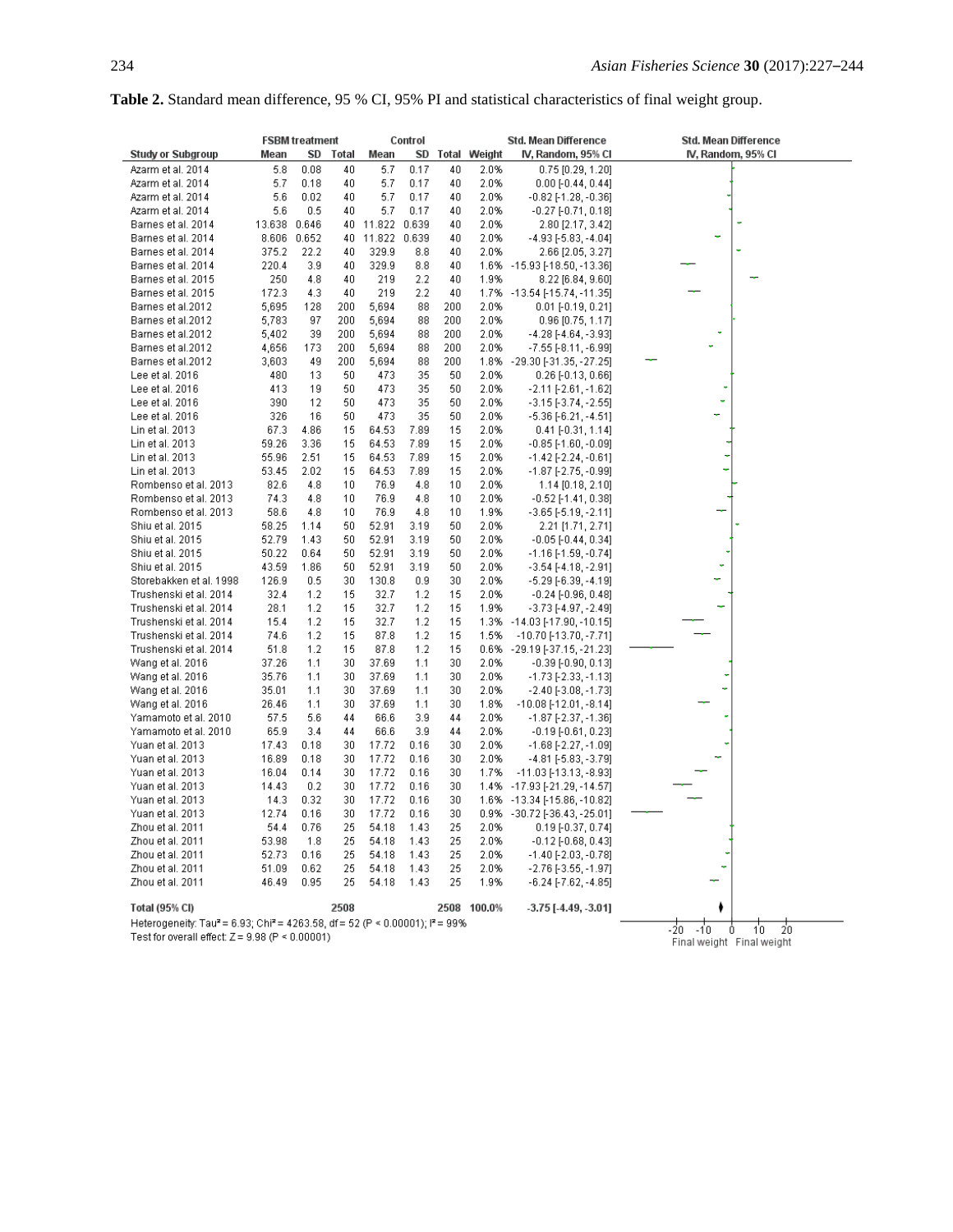**Table 3.** Standard mean difference, 95% CI, 95% PI and statistical characteristics for feed conversion ratio (FCR) group.

|                                                                                                                 | <b>FSBM</b> treatment<br>Control |              |          |              |                              |          | Std. Mean Difference | Std. Mean Difference                         |                    |
|-----------------------------------------------------------------------------------------------------------------|----------------------------------|--------------|----------|--------------|------------------------------|----------|----------------------|----------------------------------------------|--------------------|
| <b>Study or Subgroup</b>                                                                                        | Mean                             | SD           |          | Total Mean   |                              |          | SD Total Weight      | IV, Random, 95% CI                           | IV, Random, 95% CI |
| Azarm et al. 2014                                                                                               | 2.2                              | 0.1          | 40       |              | $2.2 \quad 0.05$             | 40       | 1.9%                 | $0.00$ [-0.44, 0.44]                         |                    |
| Azarm et al. 2014                                                                                               | 2.1                              | 0.57         | 40       |              | $2.2 \quad 0.05$             | 40       | 1.9%                 | $-0.24$ [ $-0.68$ , $0.20$ ]                 |                    |
| Azarm et al. 2014                                                                                               | 1.8                              | 0.14         | 40       |              | $2.2 \quad 0.05$             | 40       | 1.9%                 | $-3.77[-4.51, -3.03]$                        |                    |
| Azarm et al. 2014                                                                                               | 1.7                              | 0.1          | 40       | 2.2          | 0.05                         | 40       | 1.9%                 | $-6.26$ [-7.35, $-5.18$ ]                    |                    |
| Barnes et al. 2014                                                                                              | 1                                | 0.01         | 40       | 1.1          | 0.06                         | 40       | 1.9%                 | $-2.30[-2.87, -1.73]$                        |                    |
| Barnes et al. 2014                                                                                              | 1.58                             | 0.1          | 40       | 1.1          | 0.06                         | 40       | 1.9%                 | 5.76 [4.75, 6.78]                            |                    |
| Barnes et al. 2015                                                                                              | 1.3<br>2.03                      | 0.05         | 40       | 1.39         | 0.06                         | 40       | 1.9%                 | $-1.61$ [-2.12, -1.11]                       |                    |
| Barnes et al. 2015<br>Barnes et al. 2015                                                                        | 1.64                             | 0.06<br>0.08 | 40<br>40 |              | 1.39 0.06<br>1.69 0.12       | 40<br>40 | 1.7%<br>1.9%         | 10.56 [8.83, 12.30]<br>$-0.49[-0.93, -0.04]$ |                    |
| Barnes et al. 2015                                                                                              | 2.5                              | 0.26         | 40       |              | 1.69 0.12                    | 40       | 1.9%                 | 3.96 [3.19, 4.73]                            |                    |
| Barnes et al.2012                                                                                               | 0.83                             | 0.02         | 200      |              | $0.88$ $0.02$                | 200      | 1.9%                 | $-2.50[-2.76, -2.23]$                        |                    |
| Barnes et al.2012                                                                                               | 0.86                             | 0.02         | 200      |              | $0.88$ $0.02$                | 200      | 1.9%                 | $-1.00$ [-1.21, -0.79]                       |                    |
| Barnes et al.2012                                                                                               | 0.94                             | 0.01         | 200      |              | $0.88$ $0.02$                | 200      | 1.9%                 | 3.79 [3.46, 4.12]                            |                    |
| Barnes et al.2012                                                                                               | 1.15                             | 0.06         | 200      |              | $0.88$ $0.02$                | 200      | 1.9%                 | 6.03 [5.56, 6.49]                            |                    |
| Barnes et al.2012                                                                                               | 2.06                             | 0.62         | 200      |              | $0.88$ 0.02                  | 200      | 1.9%                 | 2.69 [2.41, 2.96]                            |                    |
| Lee et al. 2016                                                                                                 | 1.9                              | 0.1          | 50       | 1.8          | 0.1                          | 50       | 1.9%                 | $0.99$ [0.58, 1.41]                          |                    |
| Lee et al. 2016                                                                                                 | 1.5                              | 0.1          | 50       | 1.8          | 0.1                          | 50       | 1.9%                 | $-2.98[-3.55, -2.40]$                        |                    |
| Lee et al. 2016                                                                                                 | 1.3                              | 0.1          | 50       | 1.8          | 0.1                          | 50       | 1.9%                 | $-4.96[-5.77, -4.16]$                        |                    |
| Lee et al. 2016                                                                                                 | 1.5                              | 0.1          | 50       | 1.8          | 0.1                          | 50       | 1.9%                 | $-2.98[-3.55, -2.40]$                        |                    |
| Lin et al. 2013                                                                                                 | 1.33                             | 0.04         | 15       | 1.35         | 0.09                         | 15       | 1.9%                 | $-0.28$ [-1.00, 0.44]                        |                    |
| Lin et al. 2013                                                                                                 | 1.44                             | 0.03         | 15       |              | 1.35 0.09                    | 15       | 1.9%                 | 1.31 [0.51, 2.10]                            |                    |
| Lin et al. 2013                                                                                                 | 1.46                             | 0.12         | 15       | 1.35         | 0.09                         | 15       | 1.9%                 | 1.01 [0.24, 1.78]                            |                    |
| Lin et al. 2013                                                                                                 | 1.52                             | 0.02         | 15       |              | 1.35 0.09                    | 15       | 1.9%                 | 2.54 [1.54, 3.53]                            |                    |
| Rombenso et al. 2013                                                                                            | 1.04                             | 0.1          | 10       | 1            | 0.1                          | 10       | 1.9%                 | $0.38$ [-0.50, 1.27]                         |                    |
| Rombenso et al. 2013                                                                                            | 0.97                             | 0.1          | 10       | 1            | 0.1                          | 10       | 1.9%                 | $-0.29$ [-1.17, 0.59]                        |                    |
| Rombenso et al. 2013                                                                                            | 1.05                             | 0.1          | 10       | 1            | 0.1                          | 10       | 1.9%                 | $0.48$ [-0.41, 1.37]                         |                    |
| Shiu et al. 2015                                                                                                | 0.81                             | 0.02         | 50       | 0.78         | 0.02                         | 50       | 1.9%                 | 1.49 [1.04, 1.93]                            |                    |
| Shiu et al. 2015                                                                                                | 0.77                             | 0.02         | 50       | 0.78         | 0.02                         | 50       | 1.9%                 | $-0.50$ $[-0.89, -0.10]$                     |                    |
| Shiu et al. 2015                                                                                                | 0.75<br>0.62                     | 0.01<br>0.02 | 50<br>50 |              | $0.78$ 0.02<br>$0.78$ $0.02$ | 50       | 1.9%<br>1.8%         | -1.88 [-2.36, -1.41]<br>$-7.94[-9.13,-6.75]$ |                    |
| Shiu et al. 2015<br>Storebakken et al. 1998                                                                     | 0.85                             | 0.03         | 30       | 0.85         | 0.03                         | 50<br>30 | 1.9%                 | $0.00$ [-0.51, 0.51]                         |                    |
| Trushenski et al. 2014                                                                                          | 1                                | 0.1          | 15       | 1            | 0.1                          | 15       | 1.9%                 | $0.00$ [-0.72, 0.72]                         |                    |
| Trushenski et al. 2014                                                                                          | 1.07                             | 0.1          | 15       | 1            | 0.1                          | 15       | 1.9%                 | $0.68$ [-0.06, 1.42]                         |                    |
| Trushenski et al. 2014                                                                                          | 1                                | 0.1          | 15       | 1            | 0.1                          | 15       | 1.9%                 | $0.00$ [-0.72, 0.72]                         |                    |
| Trushenski et al. 2014                                                                                          | 1.22                             | 0.1          | 15       | 1.17         | 0.1                          | 15       | 1.9%                 | $0.49$ [-0.24, 1.21]                         |                    |
| Trushenski et al. 2014                                                                                          | 1.6                              | 0.1          | 15       | 1.17         | 0.1                          | 15       | 1.8%                 | 4.18 [2.84, 5.53]                            |                    |
| Wang et al. 2016                                                                                                | 0.73                             | 0.1          | 30       | 0.72         | 0.1                          | 30       | 1.9%                 | $0.10$ [-0.41, 0.61]                         |                    |
| Wang et al. 2016                                                                                                | 0.73                             | 0.1          | 30       | 0.72         | 0.1                          | 30       | 1.9%                 | $0.10$ [-0.41, 0.61]                         |                    |
| Wang et al. 2016                                                                                                | 0.72                             | 0.1          | 30       | 0.72         | 0.1                          | 30       | 1.9%                 | $0.00$ [- $0.51, 0.51$ ]                     |                    |
| Wang et al. 2016                                                                                                | 0.82                             | 0.1          | 30       | 0.72         | 0.1                          | 30       | 1.9%                 | 0.99 [0.45, 1.53]                            |                    |
| Yamamoto et al. 2010                                                                                            | 0.98                             | 0.01         | 44       |              | $0.93$ $0.04$                | 44       | 1.9%                 | $1.70$ [1.21, 2.19]                          |                    |
| Yamamoto et al. 2010                                                                                            | 0.95                             | 0.02         | 44       |              | 0.93 0.04                    | 44       | 1.9%                 | $0.63$ [0.20, 1.06]                          |                    |
| Yuan et al. 2013                                                                                                | 1.49                             | 0.01         |          | 30 1.44 0.02 |                              | 30       | 1.9%                 | 3.12 [2.35, 3.89]                            |                    |
| Yuan et al. 2013                                                                                                | 1.53                             | 0.04         | 30       |              | $1.44 \quad 0.02$            | 30       | 1.9%                 | 2.81 [2.08, 3.53]                            |                    |
| Yuan et al. 2013                                                                                                | 1.57                             | 0.01         | 30       |              | $1.44$ $0.02$                | 30       | 1.8%                 | 8.12 [6.53, 9.70]                            |                    |
| Yuan et al. 2013                                                                                                | 1.69                             | 0.02         | 30       |              | 1.44 0.02                    | 30       | 1.6%                 | 12.34 [10.00, 14.68]                         |                    |
| Yuan et al. 2013                                                                                                | 1.7                              | 0.04         | 30       |              | $1.44$ 0.02                  | 30       | 1.8%                 | 8.12 [6.53, 9.70]                            |                    |
| Yuan et al. 2013<br>Zhou et al. 2011                                                                            | 1.81<br>1.22                     | 0.06<br>0.02 | 30       |              | 1.44 0.02<br>1.23 0.02       | 30<br>25 | 1.8%<br>1.9%         | 8.17 [6.57, 9.76]<br>$-0.49$ [-1.06, 0.07]   |                    |
| Zhou et al. 2011                                                                                                | 1.26                             | 0.01         | 25<br>25 |              | 1.23 0.02                    | 25       | 1.9%                 | 1.87 [1.19, 2.54]                            |                    |
| Zhou et al. 2011                                                                                                | 1.3                              | 0.01         | 25       |              | 1.23 0.02                    | 25       | 1.9%                 | 4.36 [3.31, 5.41]                            |                    |
| Zhou et al. 2011                                                                                                | 1.32                             | 0.02         | 25.      |              | $1.23$ 0.02                  | 25       | 1.9%                 | 4.43 [3.37, 5.49]                            |                    |
| Zhou et al. 2011                                                                                                | 1.39                             | 0.01         | 25       |              | 1.23 0.02                    | 25       | 1.6%                 | 9.96 [7.85, 12.07]                           |                    |
| 2508<br><b>Total (95% CI)</b><br>2508 100.0%<br>1.26 [0.58, 1.94]                                               |                                  |              |          |              |                              |          |                      |                                              |                    |
| Heterogeneity: Tau <sup>2</sup> = 6.19; Chi <sup>2</sup> = 4196.91, df = 52 (P < 0.00001); i <sup>2</sup> = 99% |                                  |              |          |              |                              |          |                      |                                              |                    |
| -2<br>-4<br>۵<br>4<br>Test for overall effect: $Z = 3.64$ (P = 0.0003)<br>FCR FCR                               |                                  |              |          |              |                              |          |                      |                                              |                    |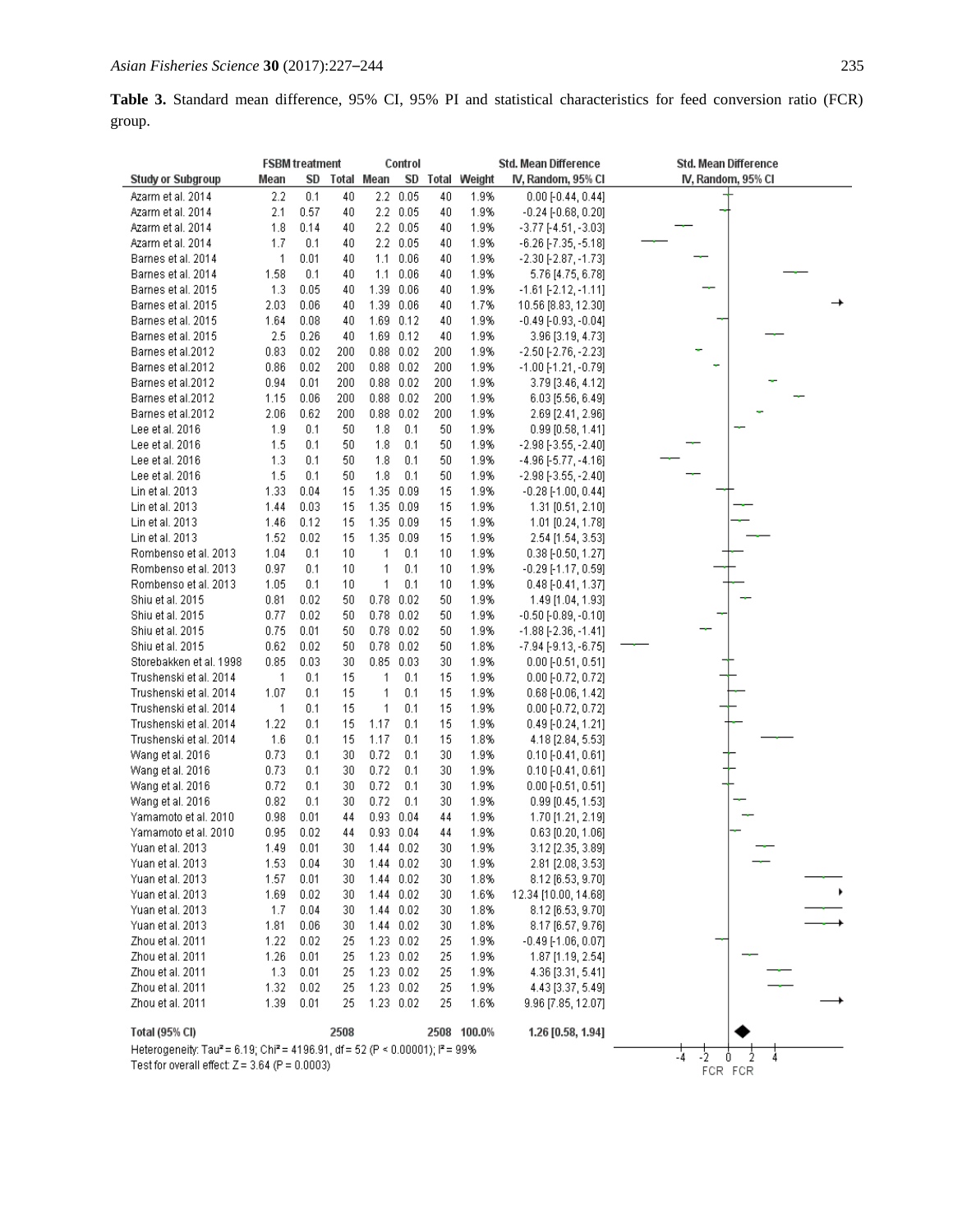The overall effect size of the 53 comparisons between FSBM inclusion level in diet formulation and a control condition was -3.75 [95 % CI -4.49 to -3.01] for final weight and 1.26 [95 % CI 0.58 to 1.94] for FCR. Using a random-effect analysis for final weight, negative risk ratio higher than 1.0 indicates that increasing level of FSBM increased the risk for negative growth performance. Meanwhile, the inclusion of FSBM improved the FCR by at least 58 % and possibly as much as 94 %. The level of heterogeneity for final weight is  $I^2=99$  % (p<0.00001) and FCR  $I^2=99$ % (p<0.00001). The Z-value for final weight is 9.98 (p<0.00001) and FCR is 3.64 (p<0.00001), which allows us to predict that the slope is probably not zero, and the FSBM inclusion level is more effective when the study is conducted at a closer distance from the equator of meta-regression analysis. Meta-regression is used to relate the size of a treatment effect obtained from a metaanalysis, to a certain inclusion level of FSBM and describe the heterogeneity between studies. Each study for final weight (Fig. 1) and FCR (Fig. 2) in meta-regression, is represented by a circle that shows the actual coordinates (observed effect size by latitude) for that study and the center lines shows the predicted value. From Fig. 1, the study performed relatively close to zero, corresponding to the inclusion level of FSBM ranging from 8 % to 40 %, elicited the best response in terms of final weight. Meanwhile, as the inclusion level of FSBM to replace FM rose higher than 40 %, the final weight of fish tends to decrease. On the other hand, Fig. 2 showed that the inclusion of FSBM is more effective at the level of 15 % to 44 % to improve the FCR of the diet. While with higher inclusion level of FSBM (>44 %), dietary treatments would have a varied effect on the FCR.



**Fig. 1.** Random-effect model-regression of inclusion percentage of fermented soybean meal (FSBM) on standard difference (std diff) in means of final weight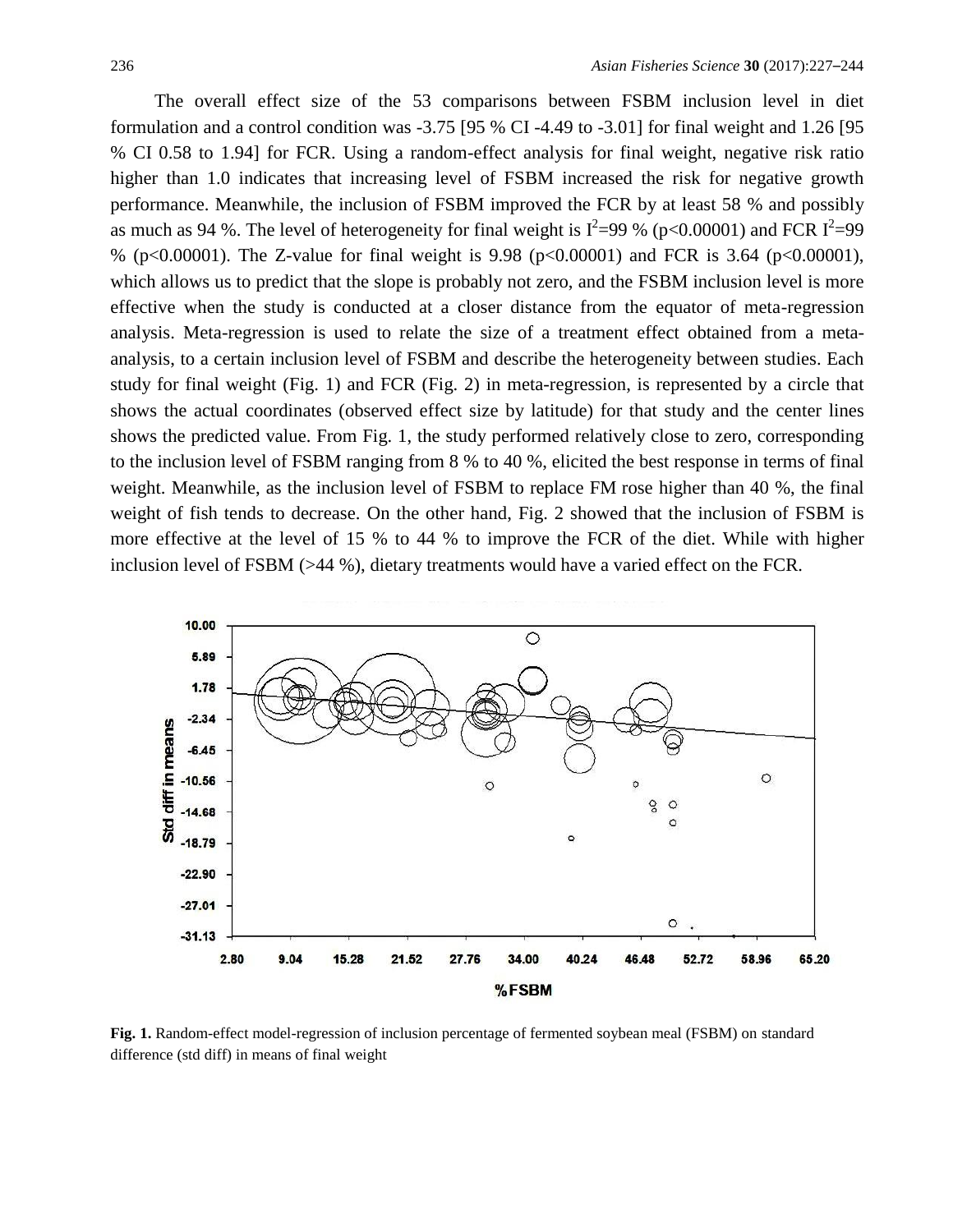

**Fig. 2.** Random-effect model-regression of inclusion percentage of fermented soybean meal (FSBM) on standard difference (std diff) in means of FCR

## **Discussion**

The use of soy-source protein to replace dietary FM in an effort to develop practical diets for fish has been reviewed in several published articles (El-Sayed 1999; Gatlin et al. 2007; Sales 2009) and summarised in a book edited by Lim et al. (2008). The discussions point out that the beneficial effect of SBM depends on fish species, size and the quality of SBM used in the feed formulation (Watanabe 2002). The presence of anti-nutrients, such as proteinase inhibitor, lectins, phytic acid, saponins, phytoestrogens, antivitamins, phytosterols and antigens may limit the higher inclusion of SBM as the primary protein sources (NRC 2011). Sales (2009) suggested that the replacement of FM with defatted SBM at levels higher than 40 % causes negative effects on the growth performance of fish.

Currently, no quantitative review is available on the use of FSBM to improve the growth performance of fish. However, several authors concluded that the use of fungal or bacterial organisms during the fermentation process can lead to the production of enzyme to increase the digestibility (Lio and Wang 2012), reduce the ANFs (Jiao et al. 1992; Kiers et al. 2000), enhance the content of soybean peptides (Hong et al. 2004; Bi et al. 2015) and increase the amino acid content in soybean, such as arginine, serine, threonine, aspartic acid, alanine and glycine by 50.67 %, 45.6 %, 34.55 %, 22.25 %, 21.23 %, and 18.12 %, respectively (Foley et al. 2013).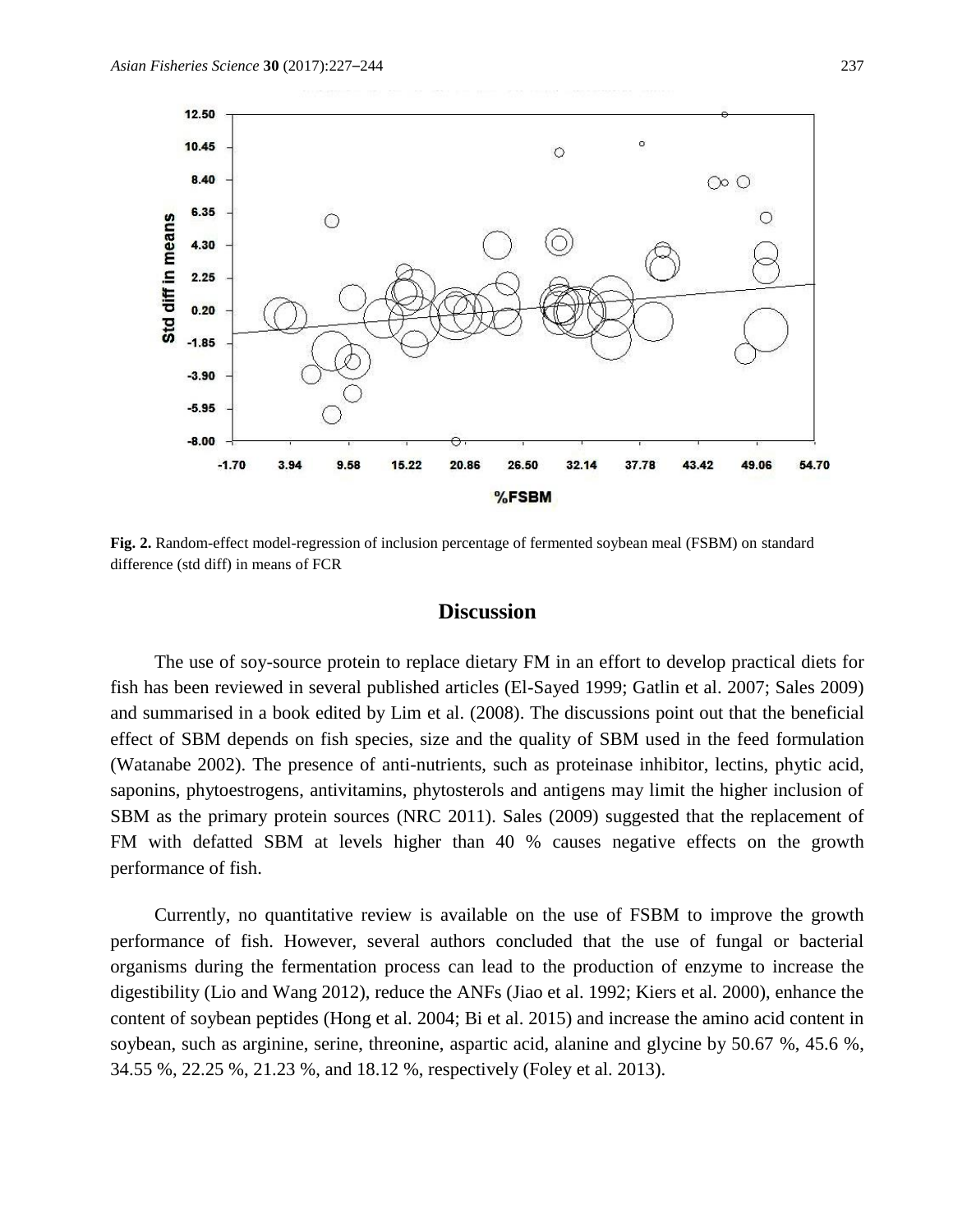The initial attempt to reveal the efficacy of FSBM without any supplementation in the final product based on the Web of Science and Google Scholar searching method was conducted by Shimeno et al. (1993) and, since then, the investigations concerning the use of fermented soybean meal in fish diet formulations became more popular and finally the commercial products of FSBM were readily available in the market for aquaculture purposes (Barnes et al. 2014; Barnes et al. 2015).

The wide variety of studies, environmental characteristics and type of feeding regime resulting in high heterogeneity and meta-analytics will allow us to clarify some inconsistencies concerning the use of FSBM. The results of effect size calculation and meta-regression analysis in the present study indicated that the use of high inclusion level of FSBM (> 40 %) in diet formulation to partially or totally replace FM will negatively affect the growth of fish. Lee et al. (2016) noted that FM replacement with FSBM up to 20 % improved the growth of rockfish *Sebastes schlegeli* Hilgendorf 1880*,* while the replacement for more than 40 % caused an adverse effect on growth of this fish. In addition, Wang et al. (2016) reported that the replacement of FM with FSBM by 60 % significantly reduced growth and feed utilisation and lowered the apparent digestibility coefficient of protein in juvenile turbot *Scophthalmus maximus* Linnaeus 1758. Several previous studies have reported that the use of higher inclusion level of soy based protein may increase the indigestible carbohydrate levels, poor protein digestibility, imbalanced dietary amino acid concentration and affect the palatability of the diet (Refstie et al. 1998; Francis et al. 2001; Deng et al. 2006). Thus, dietary formulation would need to be modified to improve the efficacy of FSBM and growth of fish.

To improve the efficacy of FSBM, amino acid supplementation and inclusion of attractants could be used in the diet formulation. Nguyen et al. (2015), showed that taurine supplementation in high inclusion level of FSBM, significantly improved the growth and lipid digestibility of yellowtail. Similarly, the combination uses of methionine, lysine and fermented soy improved the growth performance and body protein content of rainbow trout *Oncorhynchus mykiss* compared to fish fed unsupplemented FSBM (Yamamoto et al. 2012). Moreover, the combination of FSBM with attractants or fishery by-products also improves the growth performance of fish through better food palatability (Kader et al. 2011). Thus, the inclusion of attractants and essential amino acids may be needed to enhance the food search (Hartati and Briggs 1993) and the efficacy of FSBM (Novriadi et al. 2017). In this quantitative review, the inclusion of FSBM showed a positive effect on FCR at the inclusion level ranging from 15 to 44 %. At this level, fermented product appears to improve the nutritional and functional properties of SBM, probably due to the presence of soybean peptides (Min et al. 2009; Rombenso et al. 2013) and inactivation of most anti-nutrients contained in soy-source protein (Lee et al. 2016). It was interesting to observe that with high inclusion level of FSBM for more than 44 % to replace FM produces an inconsistent result to FCR but no adverse effect on feed intake (FI). Wang et al. (2016) reported that no significant differences were observed in FI when juvenile turbot (*Scophthalmus maximus*) was fed diets with graded levels of FSBM ranging from 15 to 60 %, but FCR was significantly increased as the dietary inclusion level of FSBM increases.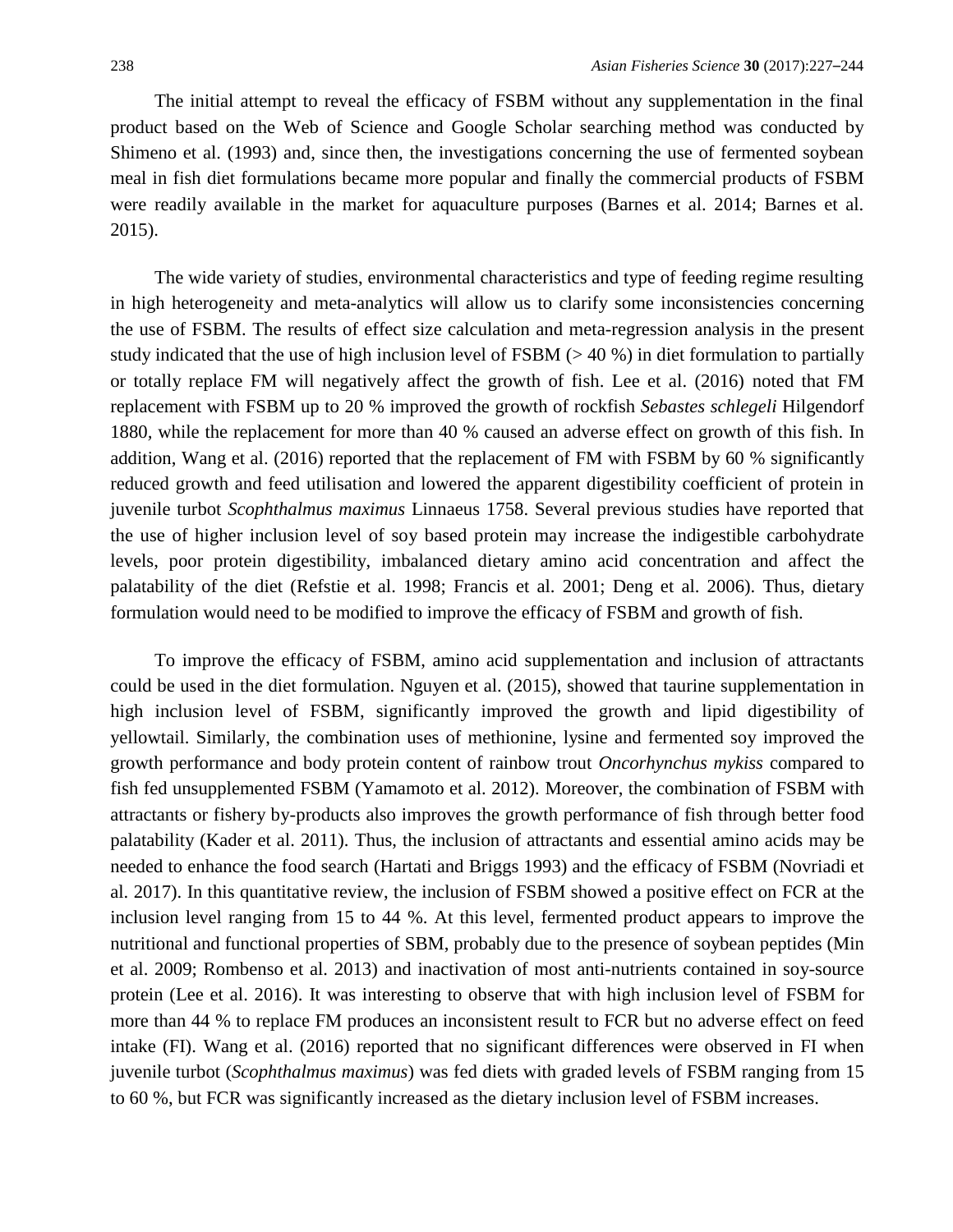On the other hand, Zhou et al. (2011) reported that FI was significantly decreased as FSBM inclusion level increased and positively correlated to the FCR. Indeed, it has been suggested that fermented product may still contain ANFs and play a role in the feed efficiency (Yamamoto et al. 2012). Thus, species-specific sensitivity to the fermented product may partially influence the observed differences in feed efficiency.

# **Conclusion**

With different culture settings, fish may react differently when exposed to the diet supplemented with FSBM to replace FM as their protein sources. Here, we systematically reviewed the effect of various inclusion levels of FSBM to replace FM on the growth and FCR of fish. The effect size of 53 comparisons data between FSBM inclusion level in diet formulation and a control condition was -3.75 [95 % CI -4.49 to -3.01] for final weight and 1.26 [95 % CI 0.58 to 1.94] for FCR. According to meta-regression analysis, FSBM inclusion level of 8–40 % improves the final weight of fish. Meanwhile, inclusion level of FSBM higher than 40 % will likely decrease the final weight of fish compared to fish that received high percentage of FM. On the other hand, the inclusion of FSBM is more effective at the level of 15–44 % to improve the FCR of the diet and inclusion levels out of this range would produce various effects to the FCR. Although FSBM does not appear to be a better protein source than FM, especially when included with high inclusion level, the threshold effect showed that the use of FSBM was able to decrease the levels of FM in diet formulation. Baseline values presented in this study conclude that FSBM could become an excellent candidate as a source of protein in practical diet formulation.

## **Acknowledgements**

We thank to Dr. Alan Wilson for the teaching material and guidance regarding the metaanalysis study. Special thanks to the Fulbright Scholarship for the financial support to pursue my PhD study at the School of Fisheries, Aquaculture and Aquatic Sciences, Auburn University.

## **References**

- ArchMiller, A.A., E.F. Bauer, R.E. Koch, B.K. Wijayawardena, A. Anil, J.J. Kottwitz, A.S. Munsterman and A.E. Wilson. 2015. Formalizing the definition of meta-analysis in Molecular Ecology. Molecular Ecology 24: 4042– 4051.
- Azarm, H.M. and S.M. Lee. 2014. Effects of partial substitution of dietary fish meal by fermented soybean meal on growth performance, amino acid and biochemical parameters of juvenile black sea bream *Acanthopagrus schlegeli*. Aquaculture Research 45: 994–1003.
- Barnes, M.E., M.L. Brown, and R. Neiger. 2015. Comparative performance of two rainbow trout strains fed fermented soybean meal. Aquaculture International 23: 1227–1238.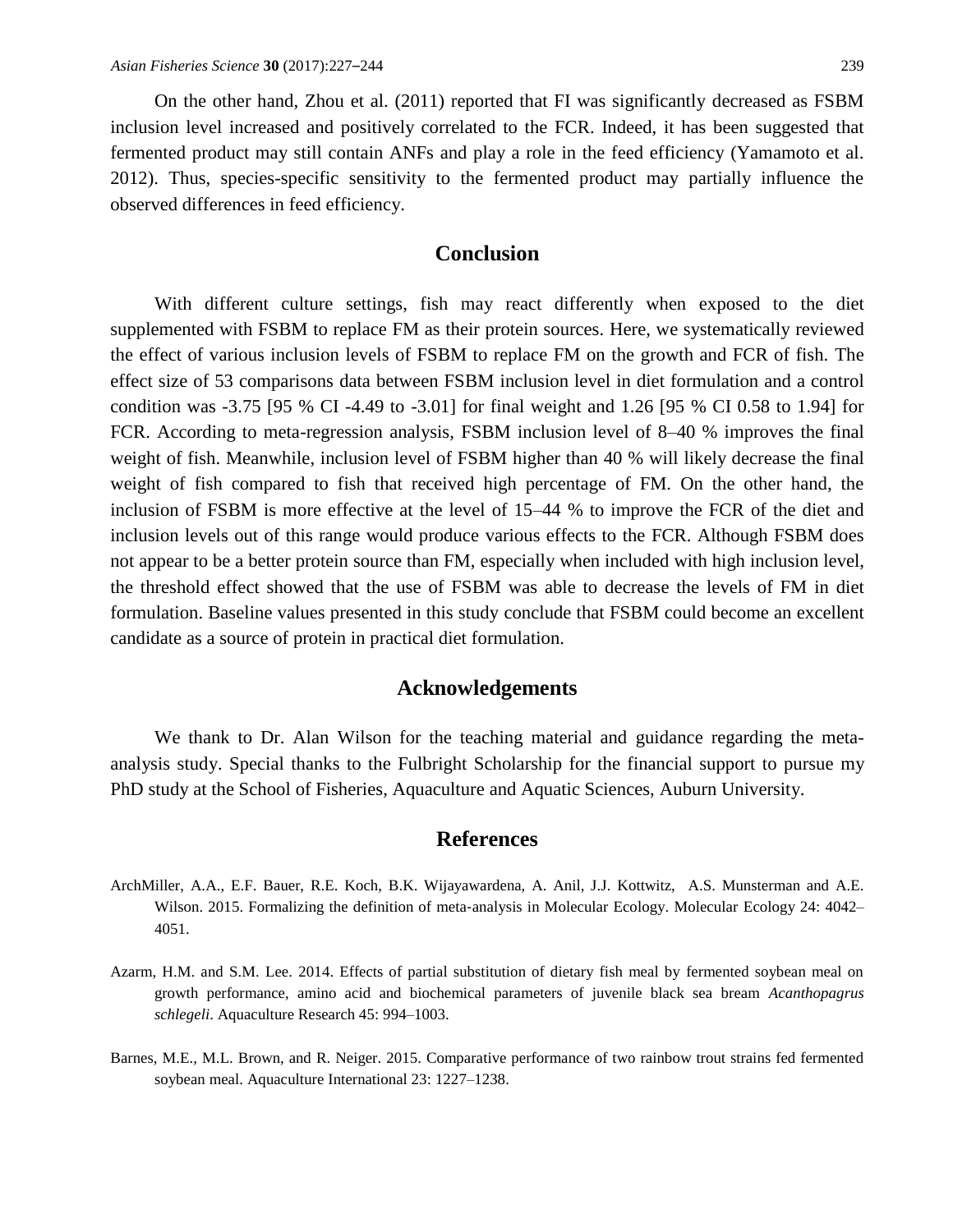- Barnes, M.E., M.L. Brown, T. Bruce, S. Sindelar and R. Neiger. 2014. Rainbow trout rearing performance, intestinal morphology and immune response after long-term feeding of high levels of fermented soybean meal. North American Journal of Aquaculture 76: 333–345.
- Barnes, M.E., M.L. Brown, K.A. Rosentrater, and J.R. Sewell. 2012. An initial investigation replacing fish meal with a commercial fermented soybean meal product in the diets of juvenile rainbow trout. Open Journal of Animal Sciences 2: 234–243.
- Bi, H., H. Zhao, F. Lu, C. Zhang, X. Bie and Z. Lu. 2015. Improvement of the nutritional quality and fibrinolytic enzyme activity of soybean meal by fermentation of *Bacillus subtilis*. Journal of Food Processing and Preservation 39: 1235–1242.
- Borenstein, M., L.V. Hedges, J. Higgins, and H.R. Rothstein. 2009. Introduction to meta-analysis. John Wiley & Sons, Ltd, Chichester, UK. 387 pp.
- Bureau, D.P., A.M. Harris, and C.Y. Cho. 1998. The effects of purified alcohol extracts from soy products on feed intake and growth of chinook salmon (*Oncorhynchus tshawytscha*) and rainbow trout (*Oncorhynchus mykiss*). Aquaculture 161: 27–43.
- Canella, M., A. Bernardi and D. Marghinotti. 1984. Improvement of germinated sunflower meal by fermentation. Lebensmittel-Wissenschaft & Technologie 17: 314–318.
- Caruso, G. 2015. Use of plant products as candidate fish meal substitutes: an emerging issue in aquaculture productions. Fisheries and Aquaculture Journal 6: 1–3.
- Chalmers, T.C., R.J. Matta, H. Smith, Jr, A.M. Kunzler. 1977. Evidence favoring the use of anticoagulants in the hospital phase of acute myocardial infarction. New England Journal of Medicine 297: 1091–1096.
- Chantawannakul, P., A. Oncharoen, K. Klanbut, E. Chukeatirote and S. Lumyong. 2002. Characterization of proteases of *Bacillus subtilis* strain 38 isolated from traditionally fermented soybean in Northern Thailand. Science Asia 28: 241–245.
- Chi, C-H. and S.J. Cho. 2016. Improvement of bioactivity of soybean meal by solid-state fermentation with *Bacillus amyloliquefaciens* versus *Lactobacillus spp.* and *Saccharomyces cerevisiae*. Food Science and Technology 68: 619–625.
- Chou, R., B. Her, M. Su, G. Hwang, Y. Wu, and H. Chen. 2004. Substituting fish meal with soybean meal in diets of juvenile cobia *Rachycentron canadum*. Aquaculture 229: 325–333.
- Cook, D.J., G.H. Guyatt, G. Ryan, J. Clifton, L. Buckingham, A. Willan, W. Mcllroy, and A.D. Oxman. 1993. Should unpublished data be included in meta-analyses? Current convictions and controversies. Jama 269: 2749–2753.
- Deng, J., K. Mai, Q. Ai, W. Zhang, X. Wang, W. Xu and Z. Liufu. 2006. Effects of replacing fish meal with soy protein concentrate on feed intake and growth of juvenile Japanese flounder, *Paralichthys olivaceus*. Aquaculture 258: 503–513.
- El-Sayed, A.-F.M. 1999. Alternative dietary protein sources for farmed tilapia, *Oreochromis spp.* Aquaculture 179: 149– 168.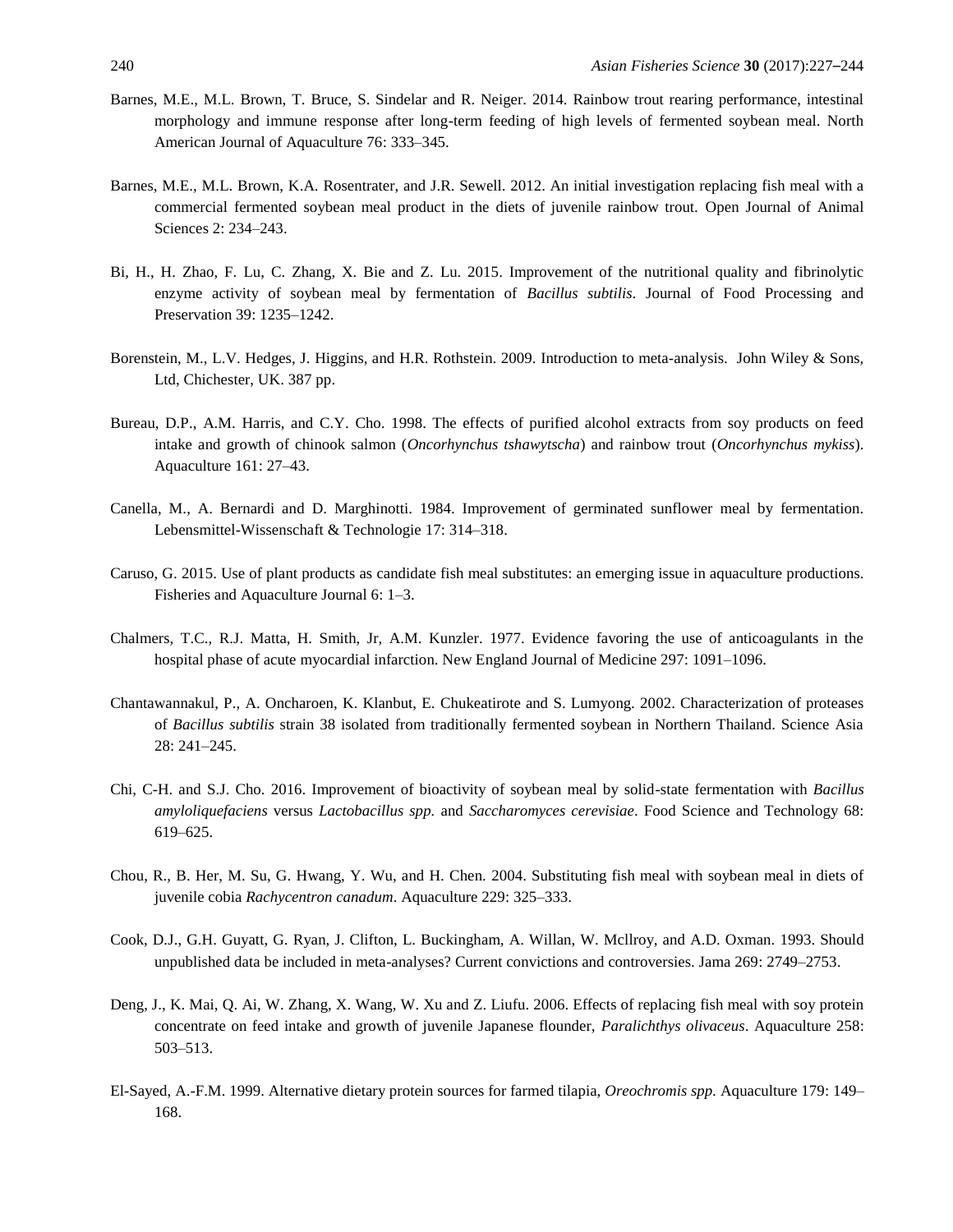- Foley, J.J., K.A. Rosentrater, B.P. Lamsal, and N. Poovaiah. 2013. Processing approaches to improve functionality and value of soybean products, American Society of Agricultural and Biological Engineers (ASABE) Annual International Meeting Kansas City, MO.USA. Is this a proceedings? I could not find it anywhere in the internet?
- Fowler, L. 1980. Substitution of soybean and cottonseed products for fish meal in diets fed to chinook and coho salmon. The Progressive Fish-Culturist 42: 87–91.
- Francis, G., H.P. Makkar and K. Becker. 2001. Antinutritional factors present in plant-derived alternate fish feed ingredients and their effects in fish. Aquaculture 199: 197–227.
- Gates, S. 2002. Review of methodology of quantitative reviews using meta‐analysis in ecology. Journal of Animal Ecology 71: 547–557.
- Gatlin, D.M., F.T. Barrows, P. Brown, K. Dabrowski, T.G. Gaylord, R.W. Hardy, E. Herman, G. Hu, Å. Krogdahl and R. Nelson. 2007. Expanding the utilization of sustainable plant products in aquafeeds: a review. Aquaculture Research 38: 551–579.
- Guimarães, I., L.E. Pezzato and M.M. Barros. 2008. Amino acid availability and protein digestibility of several protein sources for Nile tilapia, *Oreochromis niloticus*. Aquaculture Nutrition 14: 3964–04.
- Gurevitch, J. and L. Hedges. 2001. Meta-analysis: combining the results of independent experiments. In: Design and analysis of ecological experiments (eds. S.M. Scheiner and J. Gurevitch), pp 347–369. Oxford University Press, New York.
- Haidich, A.B. 2010. Meta-analysis in medical research. Hippokratia 14 (suppl 1): 29–37.
- Hartati, R. and M. Briggs. 1993. Effect of feeding attractants on the behaviour and performance of juvenile *Penaeus monodon* Fabricius. Aquaculture Research 24: 613–624.
- Heikkinen, J., J. Vielma, O. Kemil¨ainen, M. Tiirola, P. Eskelinen, T. Kiuru, D. Naiva-Paldanius and A. von Wright. 2006. Effects of soybean meal based diet on growth performance, gut histopathology and intestinal microbiota of juvenile rainbow trout (*Oncorhynchus mykiss*). Aquaculture 261: 259–268.
- Ho, T.C., E.C. Li‐Chan, B.J. Skura, D.A. Higgs and B. Dosanjh. 2014. Pacific hake (*Merluccius productus* Ayres, 1855) hydrolysates as feed attractants for juvenile Chinook salmon (*Oncorhynchus tshawytscha* Walbaum, 1792). Aquaculture Research 45: 1140–1152.
- Hong, K.-J., C.-H. Lee and S.W. Kim. 2004. *Aspergillus oryzae* GB-107 fermentation improves nutritional quality of food soybeans and feed soybean meals. Journal of Medicinal Food 7: 430–435.
- Iwashita, Y., T. Yamamoto, H. Furuita, T. Sugita and N. Suzuki. 2008. Influence of certain soybean antinutritional factors supplemented to a casein-based semi purified diet on intestinal and liver morphology in fingerling rainbow trout *Oncorhynchus mykiss*. Fisheries Science 74: 1075–1082.
- Jiao, J.A., B.C. Yee, K. Kobrehel and B.B. Buchanan. 1992. Effect of thioredoxin-linked reduction on the activity and stability of the Kunitz and Bowman-Birk soybean trypsin inhibitor proteins. Journal of Agricultural and Food Chemistry 40: 2333–2336.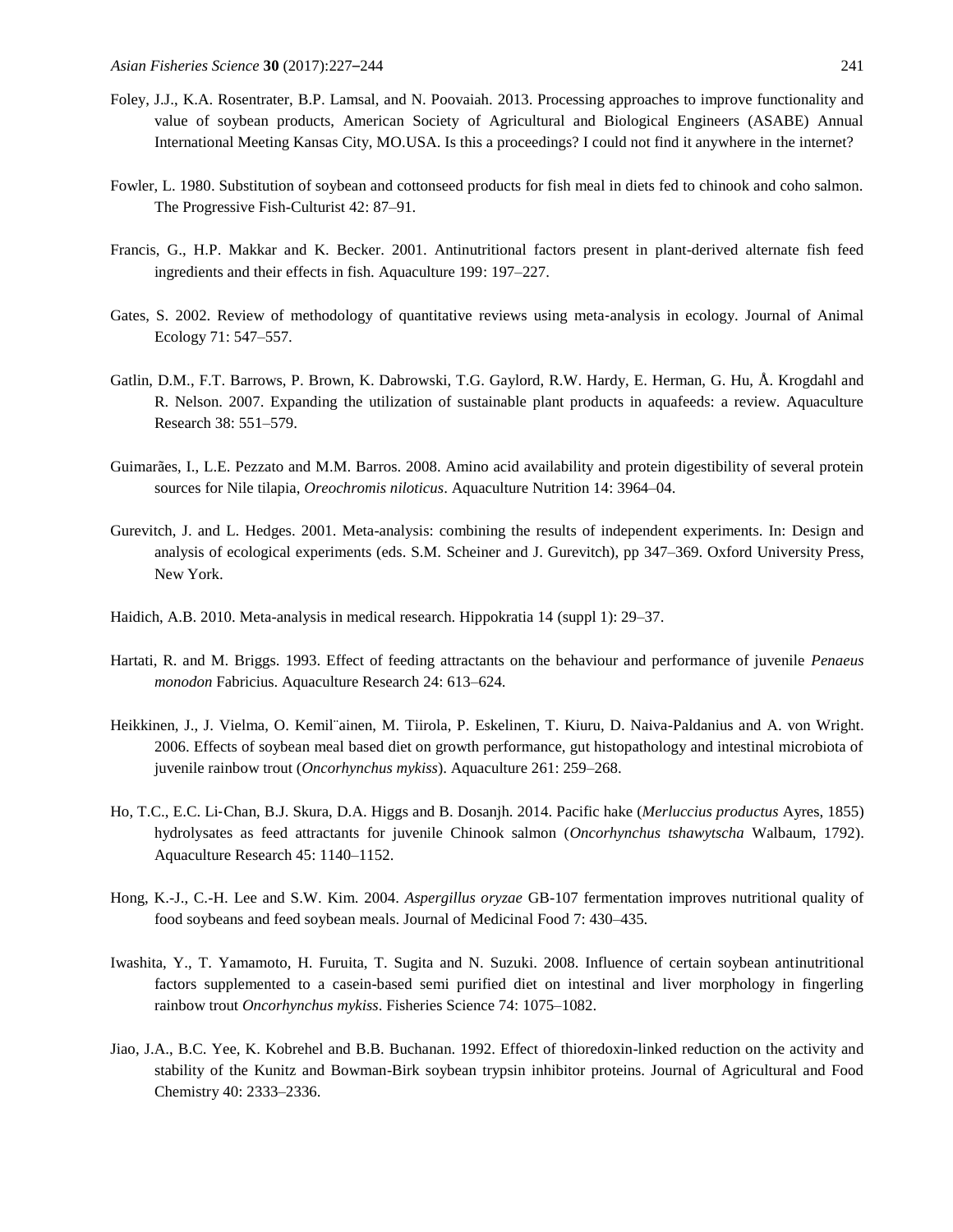- Kader, M.A., S. Koshio, M. Ishikawa, S. Yokoyama, M. Bulbul, Y. Honda, R.E. Mamauag and A. Laining. 2011. Growth, nutrient utilization, oxidative condition and element composition of juvenile red sea bream *Pagrus major* fed with fermented soybean meal and scallop by-product blend as fishmeal replacement. Fisheries Science 77: 119–128.
- Keuth, S. and B. Bisping. 1994. Vitamin B12 production by *Citrobacter freundii* or *Klebsiella pneumoniae* during tempeh fermentation and proof of enterotoxin absence by PCR. Applied and Environmental Microbiology 60: 1495–1499.
- Khoury, B., T. Lecomte, G. Fortin, M. Masse, P. Therien, V. Bouchard, M.-A. Chapleau, K. Paquin and S.G. Hofmann. 2013. Mindfulness-based therapy: a comprehensive meta-analysis. Clinical Psychology Review 33: 763–771.
- Kiers, J.L., F. Rombouts and M. Nout. 2000. *In vitro* digestibility of *Bacillus* fermented soya bean. International Journal of Food Microbiology 60: 163–169.
- Kim, S.-S., M.A. Pham, K.W. Kim, M.-H. Son and K.-J. Lee. 2010. Effects of microbial fermentation of soybean on growth performances, phosphorus availability, and antioxidant activity in diets for juvenile olive flounder (*Paralichthys olivaceus*). Food Science and Biotechnology 19: 1605–1610.
- Kim, S.-S., G.B. Galaz, M.A. Pham, J.-W. Jang, D.-H. Oh, I.K. Yeo and K.-J. Lee. 2009. Effects of dietary supplementation of a meju, fermented soybean meal, and *Aspergillus oryzae* for juvenile parrot fish (*Oplegnathus fasciatus*). Asian-Australasian Journal of Animal Sciences 22: 849–856.
- Koricheva, J. and J. Gurevitch. 2014. Uses and misuses of meta-analysis in plant ecology. Journal of Ecology 102: 828– 844.
- Koricheva, J., J. Gurevitch and K. Mengersen. 2013. Handbook of meta-analysis in ecology and evolution. Princeton University Press, New Jersey. 520 pp.
- Lee, S.-M., H.M. Azarm and K.H. Chang. 2016. Effects of dietary inclusion of fermented soybean meal on growth, body composition, antioxidant enzyme activity and disease resistance of rockfish (*Sebastes schlegeli*). Aquaculture 459: 110–116.
- Liberati, A., D.G. Altman, J. Tetzlaff, C. Mulrow, P.C. Gøtzsche, J.P. Ioannidis, M. Clarke, P.J. Devereaux, J. Kleijnen and D. Moher. 2009. The PRISMA statement for reporting systematic reviews and meta-analyses of studies that evaluate health care interventions: explanation and elaboration. PLoS Medicine 6: e1000100.
- Lim, C., C.D. Webster and C.-S. Lee. 2008. Alternative protein sources in aquaculture diets. Haworth Press, New York.
- Lim, S.J. and K.J. Lee 2011. A microbial fermentation of soybean and cottonseed meal increases antioxidant activity and gossypol detoxification in diets for Nile tilapia, *Oreochromis niloticus*. Journal of the World Aquaculture Society 42: 494–503.
- Lin, H., X. Chen, S. Chen, L. Zhuojia, Z. Huang, J. Niu, K. Wu and X. Lu. 2013. Replacement of fish meal with fermented soybean meal in practical diets for pompano *Trachinotus ovatus*. Aquaculture Research 44: 151–156.
- Lio, J. and T. Wang. 2012. Solid-state fermentation of soybean and corn processing coproducts for potential feed improvement. Journal of Agricultural and Food Chemistry 60: 7702–7709.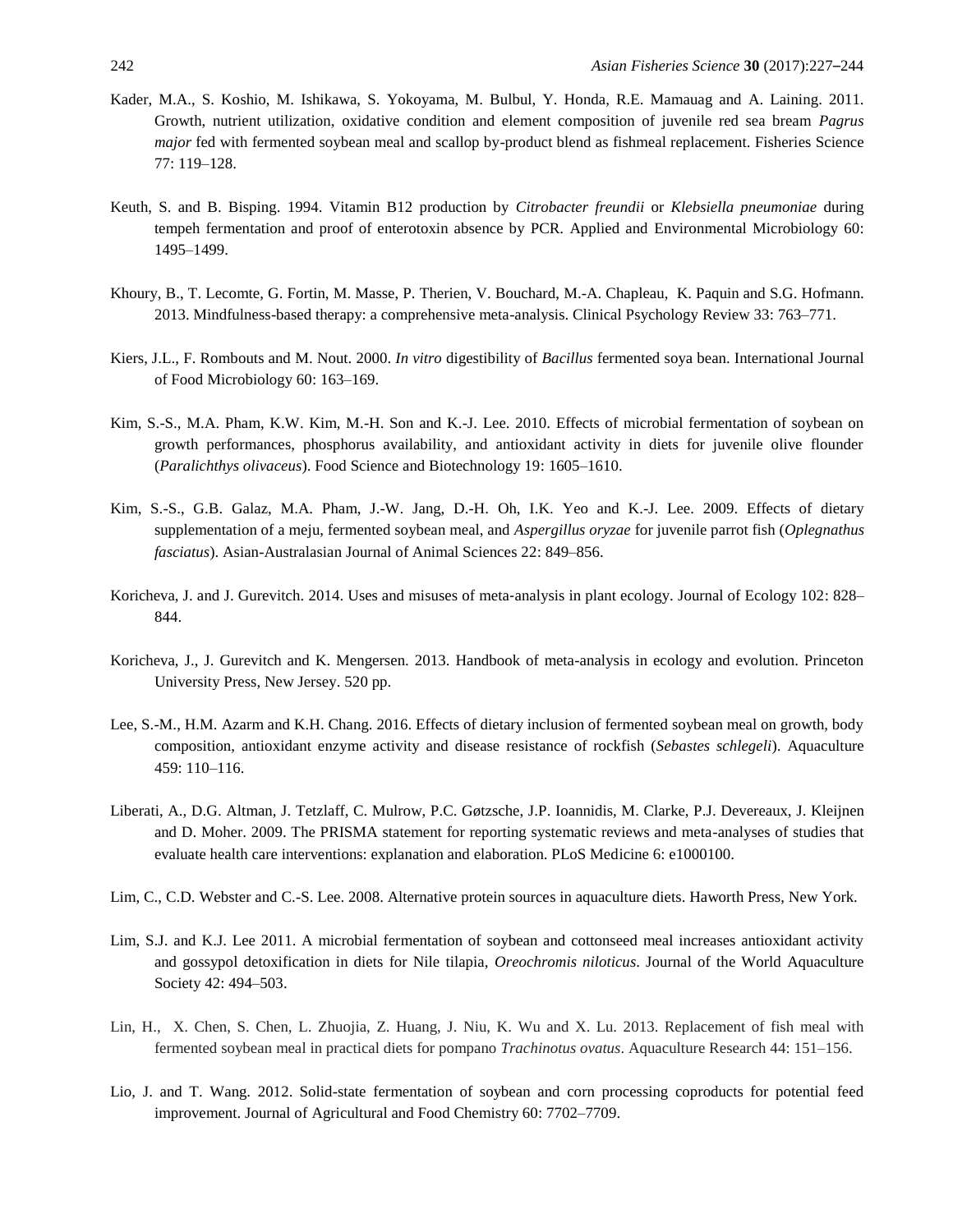- Min, B. J., J. H. Cho, Y. J. Chen, H. J. Kim, J. S. Yoo, Q. Wang, I. H. Kim, W. T. Cho and S. S. Lee. 2009. Effects of replacing soy protein concentrate with fermented soy protein in starter diet on growth performance and ileal amino acid digestibility in weaned pigs. Asian-Australasian Journal of Animal Science 22: 99–106.
- Masumoto, T., B. Tamura and S. Shimeno. 2001. Effects of phytase on bioavailability of phosphorus in soybean mealbased diets for Japanese flounder *Paralichthys olivaceus*. Fisheries Science 67: 1075–1080.
- Nguyen, H.P., P. Khaoian, H. Fukada, N. Suzuki and T. Masumoto. 2015. Feeding fermented soybean meal diet supplemented with taurine to yellowtail *Seriola quinqueradiata* affects growth performance and lipid digestion. Aquaculture Research 46: 1101–1110.
- Novriadi, R., M. Rhodes, M. Powell, T. Hanson and D.A. Davis. 2017. Effects of soybean meal replacement with fermented soybean meal on growth, serum biochemistry and morphological condition of liver and distal intestine of Florida pompano *Trachinotus carolinus*. Aquaculture Nutrition: 1–10.
- NRC (National Research Council). 2011. Nutrient requirements of fish and shrimp. National Academy Press. Washington, D.C., USA.
- Ogello, E.O., E.M. Kembenya, C.M. Githukia, C.N. Aera, J.M. Munguti and C.S. Nyamweya. 2017. Substitution of fish meal with sunflower seed meal in diets for Nile tilapia (*Oreochromis niloticus* L.) reared in earthen ponds. Journal of Applied Aquaculture 29: 81–99.
- Okubo, K., M. Iijima, Y. Kobayashi, M. Yoshikoshi, T. Uchida and S. Kudou. 1992. Components responsible for the undesirable taste of soybean seeds. Bioscience, Biotechnology and Biochemistry 56: 99–103.
- Papagianni, M., S.E. Nokes and K. Foler. 2000. Production of phytase by *Aspergillus niger* in submerged and solid-state fermentation. Process Biochemistry 35: 397–402.
- Philibert, A., C. Loyce and D. Makowski. 2012. Assessment of the quality of meta-analysis in agronomy. Agriculture, Ecosystems & Environment 148: 72–82.
- Phumee, P., W. Wei, S. Ramachandran and R. Hashim. 2011. Evaluation of soybean meal in the formulated diets for juvenile *Pangasianodon hypophthalmus* (Sauvage, 1878). Aquaculture Nutrition 17: 214–222.
- Preisser, E.L., D.I. Bolnick and M.F. Benard. 2005. Scared to death? The effects of intimidation and consumption in predator-prey interactions. Ecology 86: 501–509.
- Qiu, X. and D.A. Davis. 2016. Effects of dietary carbohydrase supplementation on performance and apparent digestibility coefficients in Pacific white shrimp, *Litopenaeus vannamei*. Journal of the World Aquaculture Society 48: 313–319.
- Refstie, S., T. Storebakken and A.J. Roem. 1998. Feed consumption and conversion in Atlantic salmon (*Salmo salar*) fed diets with fish meal, extracted soybean meal or soybean meal with reduced content of oligosaccharides, trypsin inhibitors, lectins and soya antigens. Aquaculture 162: 301–312.
- Rombenso, A., C. Crouse and J. Trushenski. 2013. Comparison of traditional and fermented soybean meals as alternatives to fish meal in hybrid striped bass feeds. North American Journal of Aquaculture 75: 197–204.